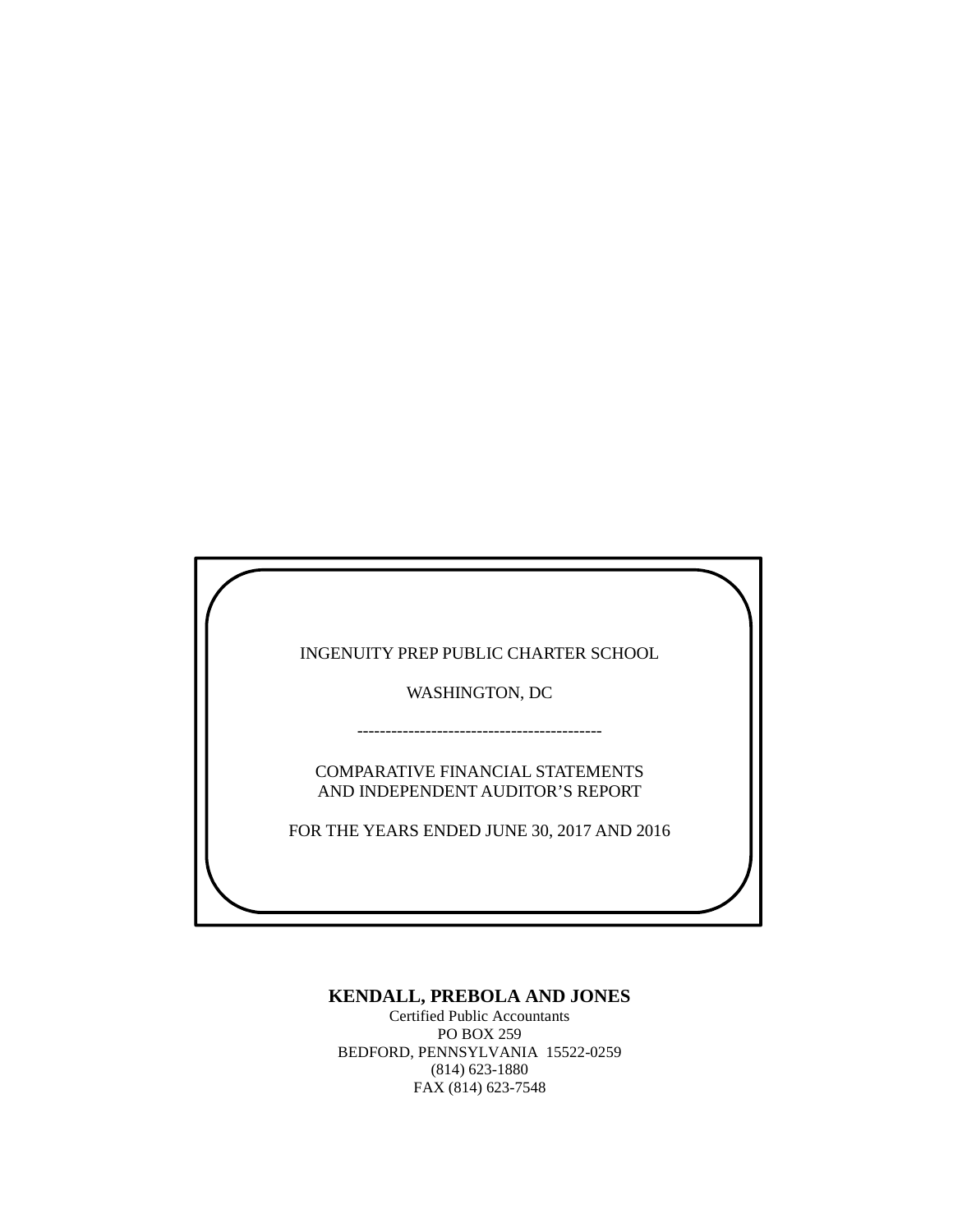# I N D E X

|                                                                                                                                                                                                                          | Page           |
|--------------------------------------------------------------------------------------------------------------------------------------------------------------------------------------------------------------------------|----------------|
| <b>Independent Auditor's Report</b>                                                                                                                                                                                      | $1-2$          |
| Comparative Statements of Financial Position,<br>June 30, 2017 and 2016                                                                                                                                                  | 3              |
| Comparative Statements of Activities, For the Years Ended<br>June 30, 2017 and 2016                                                                                                                                      | $\overline{4}$ |
| Comparative Statements of Cash Flows, For the Years Ended<br>June 30, 2017 and 2016                                                                                                                                      | 5              |
| <b>Notes to Financial Statements</b>                                                                                                                                                                                     | $6 - 22$       |
| Supplemental Information                                                                                                                                                                                                 |                |
| Schedule 1 - Comparative Schedules of Functional Expenses, For the Years Ended<br>June 30, 2017 and 2016                                                                                                                 | 23             |
| Schedule 2 - Comparative Schedules of Average Cost Per Student, For the Years<br>Ended June 30, 2017 and 2016                                                                                                            | 24             |
| Independent Auditor's Report on Internal Control over Financial Reporting and on<br>Compliance and Other Matters Based on an Audit of Financial Statements Performed<br>in Accordance with Government Auditing Standards | $25 - 26$      |
| Summary Schedule of Prior Audit Findings, For the Year Ended June 30, 2017                                                                                                                                               | 27             |
| Schedule of Findings, For the Year Ended June 30, 2017                                                                                                                                                                   | 28             |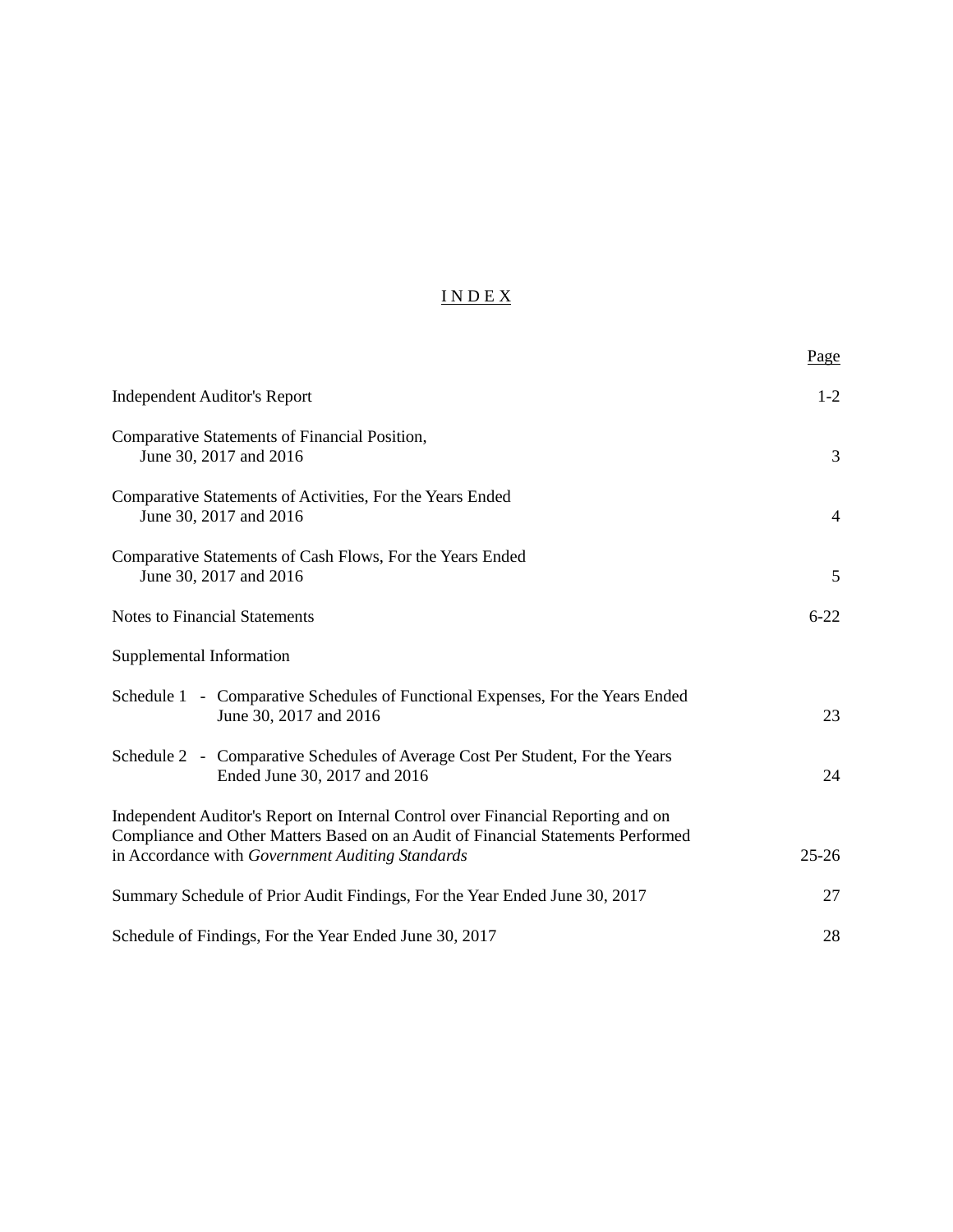# Kendall, Prebola and Jones, LLC

Certified Public Accountants

Board of Directors Ingenuity Prep Public Charter School 4600 Livingston Road, SE Washington, DC 20032

#### INDEPENDENT AUDITOR'S REPORT

#### *Report on the Financial Statements*

We have audited the accompanying financial statements of the Ingenuity Prep Public Charter School (a nonprofit organization), which comprise the statements of financial position as of June 30, 2017 and 2016, and the related statements of activities and cash flows for the years then ended, and the related notes to the financial statements.

#### *Management's Responsibility for the Financial Statements*

Management is responsible for the preparation and fair presentation of these financial statements in accordance with accounting principles generally accepted in the United States of America; this includes the design, implementation, and maintenance of internal control relevant to the preparation and fair presentation of financial statements that are free from material misstatement, whether due to fraud or error.

#### *Auditor's Responsibility*

Our responsibility is to express an opinion on these financial statements based on our audits. We conducted our audits in accordance with auditing standards generally accepted in the United States of America and the standards applicable to financial audits contained in *Government Auditing Standards*, issued by the Comptroller General of the United States. Those standards require that we plan and perform the audit to obtain reasonable assurance about whether the financial statements are free from material misstatement.

An audit involves performing procedures to obtain audit evidence about the amounts and disclosures in the financial statements. The procedures selected depend on the auditor's judgment, including the assessment of the risks of material misstatement of the financial statements, whether due to fraud or error. In making those risk assessments, the auditor considers internal control relevant to the entity's preparation and fair presentation of the financial statements in order to design audit procedures that are appropriate in the circumstances, but not for the purpose of expressing an opinion on the effectiveness of the entity's internal control. Accordingly, we express no such opinion. An audit also includes evaluating the appropriateness of accounting policies used and the reasonableness of significant accounting estimates made by management, as well as evaluating the overall presentation of the financial statements.

We believe that the audit evidence we have obtained is sufficient and appropriate to provide a basis for our audit opinion.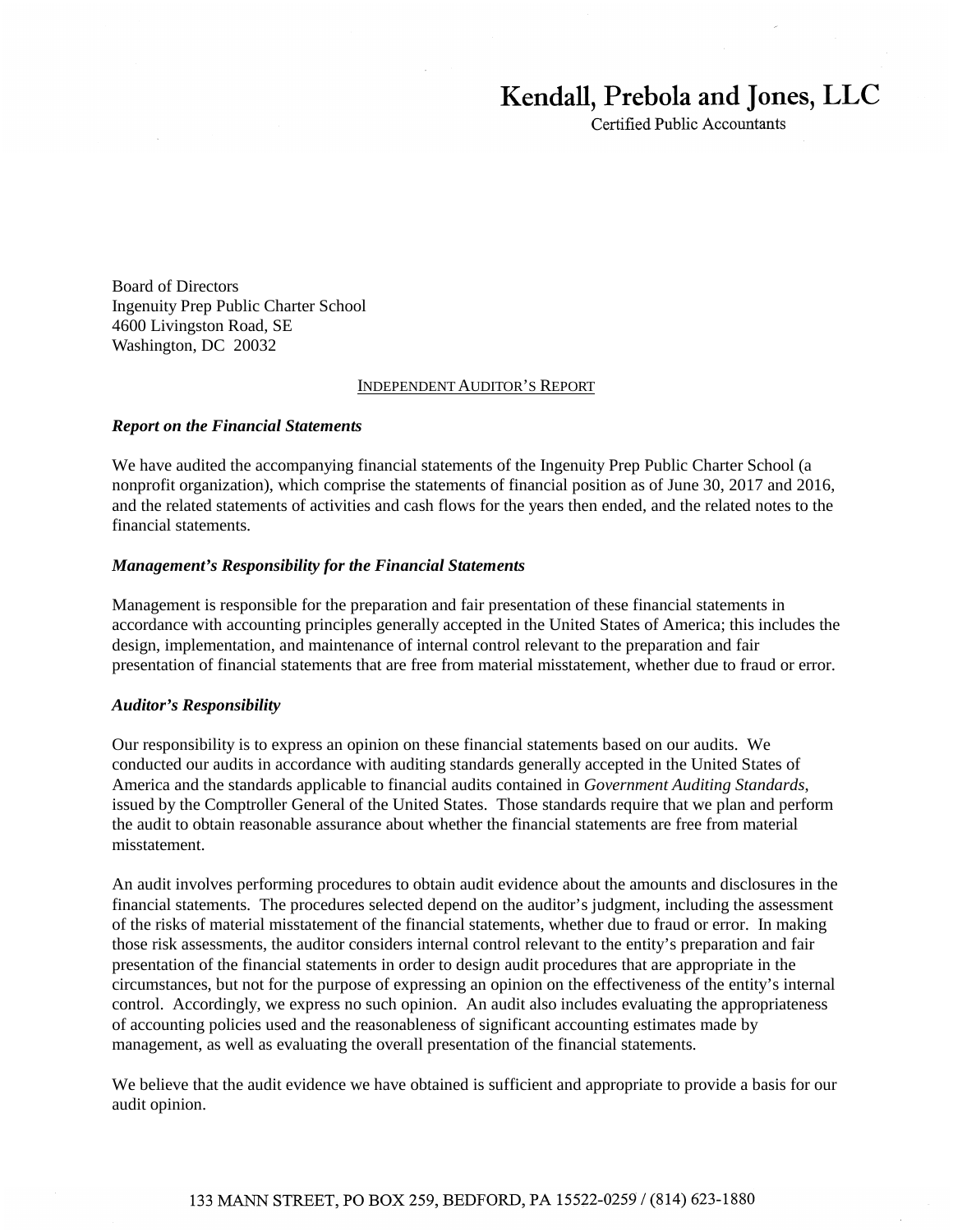#### *Opinion* financial position of the Latin American Youth Center YouthBuild Public Charter School, Inc., as of June  $\alpha$  2015 and 2014, and the changes in its net assets and its net assets and its cash flows for the years then ended in  $\alpha$

In our opinion, the financial statements referred to above present fairly, in all material respects, the financial position of the Ingenuity Prep Public Charter School, as of June 30, 2017 and 2016, and the changes in its net assets and its cash flows for the years then ended in accordance with accounting principles generally accepted in the United States of America. accordance with accounting principles generally accepted in the United States of America.

#### *Other Matters* for purposes of a required part of analysis and are not are not a required part of the financial statements. In addition, the financial statements. In addition, the financial statements. In addition, the financial statemen

Our audits were conducted for the purpose of forming an opinion on the financial statements as a whole. The supplemental schedules of functional expenses and schedules of average cost per student are presented for purposes of additional analysis and are not a required part of the financial statements. Such information is the responsibility of management and was derived from and relates directly to the underlying accounting and other records used to prepare the financial statements. The information has been subjected to the auditing procedures applied in the audit of the financial statements and certain additional procedures, including comparing and reconciling such information directly to the underlying accounting and other records used to prepare the financial statements or to the financial statements themselves, and other additional procedures in accordance with auditing standards generally accepted in the United States of America. In our opinion, the information is fairly stated in all material respects in relation to the financial statements as a whole. Our audits were conducted for the purpose of forming an opinion on the financial statements as a whole.

#### *Other Reporting Required by Government Auditing Standards*

In accordance with *Government Auditing Standards*, we have also issued our report dated November 10, 2017, on our consideration of the Ingenuity Prep Public Charter School's internal control over financial reporting and on our tests of its compliance with certain provisions of laws, regulations, contracts and grant agreements and other matters. The purpose of that report is solely to describe the scope of our testing of internal control over financial reporting and compliance and the results of that testing, and not to provide an opinion on the internal control over financial reporting or on compliance. That report is an integral part of an audit performed in accordance with Government Auditing Standards in considering the Ingenuity Prep Public Charter School's internal control over financial reporting and compliance. In accordance with Government Auditing Standards, we have also issued our report dated November 10.

Kendal, Prebihand Jones

Kendall, Prebola and Jones Kendall, Prebola and Jones Certified Public Accountants Certified Public Accountants

Bedford, Pennsylvania Bedford, Pennsylvania November 10, 2017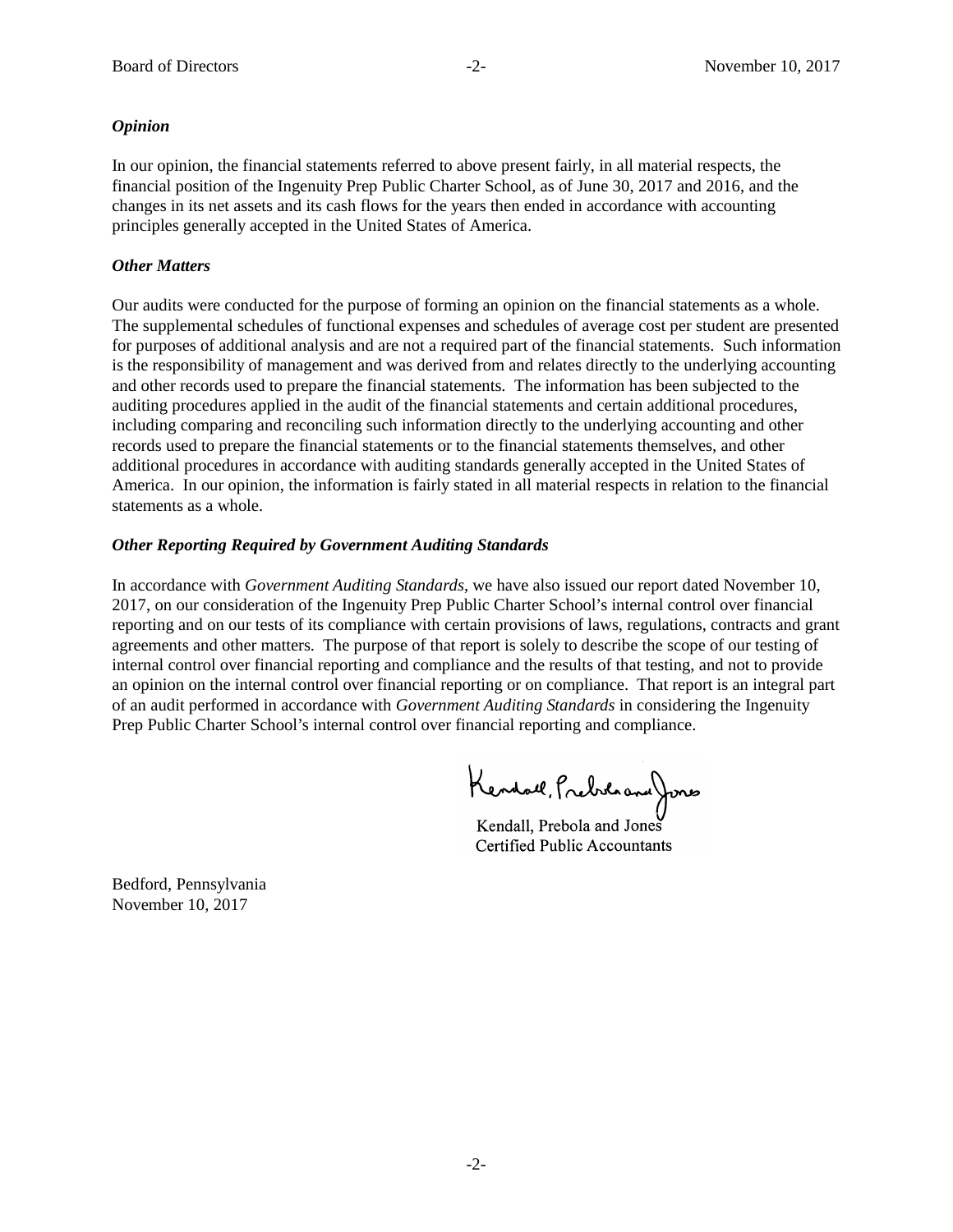# INGENUITY PREP PUBLIC CHARTER SCHOOL COMPARATIVE STATEMENTS OF FINANCIAL POSITION JUNE 30, 2017 AND 2016

|                                               | June 30, 2017             | June 30, 2016           |
|-----------------------------------------------|---------------------------|-------------------------|
| <b>ASSETS</b>                                 |                           |                         |
| <b>Current Assets:</b>                        |                           |                         |
| Cash and Cash Equivalents                     | \$<br>1,986,650           | \$<br>1,805,948         |
| <b>Accounts Receivable</b>                    | 40,349                    | 26,708                  |
| <b>Grants Receivable</b>                      | 61,668                    | 99,052                  |
| Prepaid Expenses                              | 75,673                    | 56,130                  |
| <b>Total Current Assets</b>                   | 2,164,340<br>S            | 1,987,838<br>\$         |
| <b>Fixed Assets:</b>                          |                           |                         |
| Fixed Assets, Net of Accumulated Depreciation |                           |                         |
| and Amortization                              | \$<br>967,236             | \$<br>907,481           |
| <b>Total Fixed Assets</b>                     | \$<br>967,236             | \$<br>907,481           |
| Other Assets:                                 |                           |                         |
| Deposits                                      | \$<br>60,112              | \$<br>11,103            |
| <b>Total Other Assets</b>                     | \$<br>60,112              | $\frac{1}{2}$<br>11,103 |
| <b>TOTAL ASSETS</b>                           | 3,191,688<br>\$           | 2,906,422               |
| <b>LIABILITIES AND NET ASSETS</b>             |                           |                         |
| <b>Current Liabilities:</b>                   |                           |                         |
| <b>Accounts Payable</b>                       | \$<br>234,296             | \$<br>86,357            |
| Payroll Taxes and Related Liabilities         | 22,139                    | 16,629                  |
| <b>Accrued Salaries</b>                       | 308,070                   | 131,188                 |
| <b>Deferred Revenue</b>                       | 19,446                    | 9,759                   |
| <b>Total Current Liabilities</b>              | $\frac{1}{2}$<br>583,951  | \$<br>243,933           |
| <b>Total Liabilities</b>                      | \$<br>583,951             | \$<br>243,933           |
| Net Assets:                                   |                           |                         |
| Unrestricted                                  | $\mathbb{S}$<br>2,607,737 | 2,549,989<br>\$         |
| <b>Temporarily Restricted</b>                 |                           | 112,500                 |
| <b>Total Net Assets</b>                       | 2,607,737<br>\$           | 2,662,489<br>\$.        |
| TOTAL LIABILITIES AND NET ASSETS              | \$3,191,688               | 2,906,422<br><u>\$</u>  |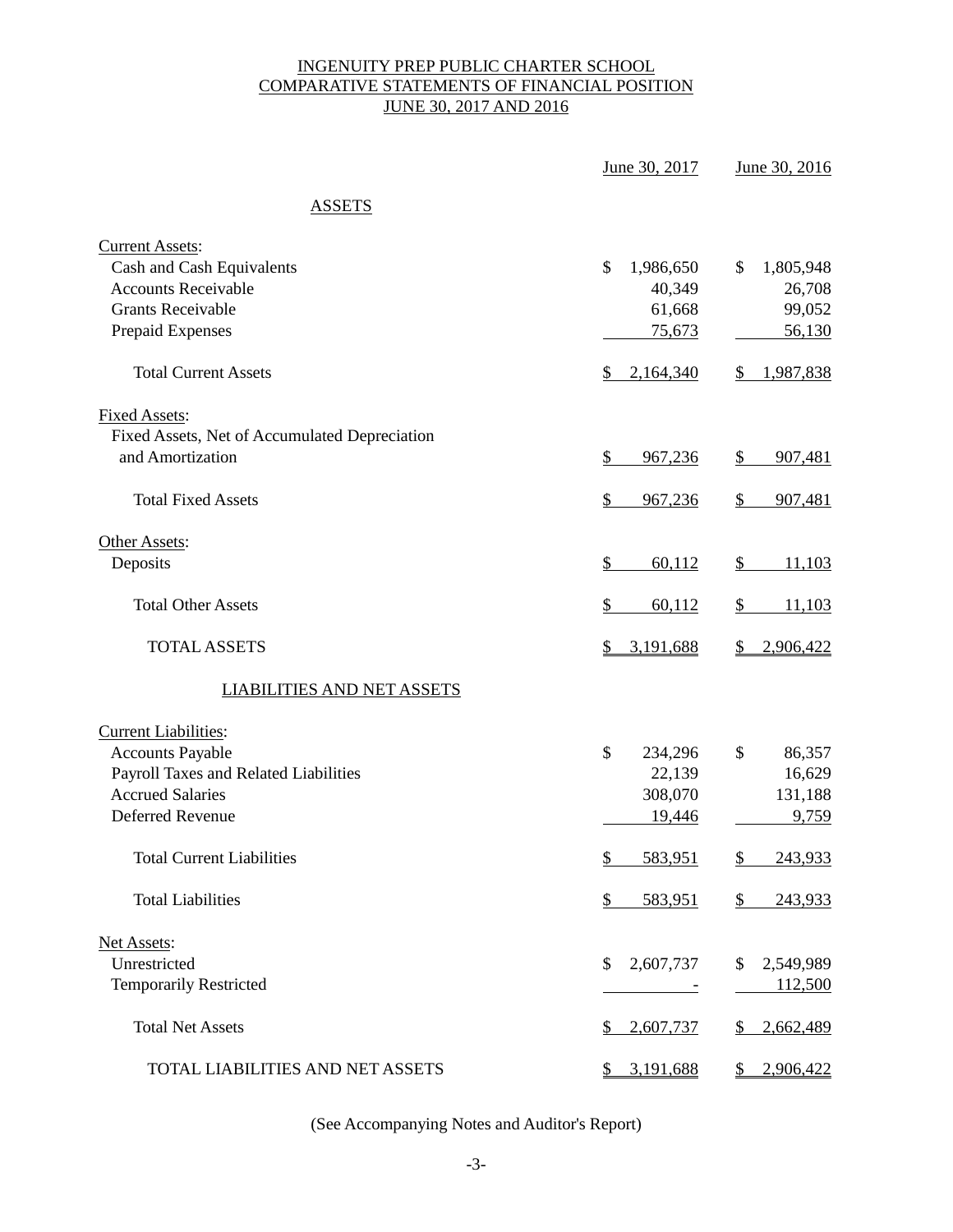#### INGENUITY PREP PUBLIC CHARTER SCHOOL COMPARATIVE STATEMENTS OF ACTIVITIES FOR THE YEARS ENDED JUNE 30, 2017 AND 2016

|                                                                                                                                                                                                 | June 30, 2017                                                |                                       |                                                                         | June 30, 2016                                                |                                           |                                                              |  |  |
|-------------------------------------------------------------------------------------------------------------------------------------------------------------------------------------------------|--------------------------------------------------------------|---------------------------------------|-------------------------------------------------------------------------|--------------------------------------------------------------|-------------------------------------------|--------------------------------------------------------------|--|--|
|                                                                                                                                                                                                 | Unrestricted                                                 | Temporarily<br>Restricted             | Total                                                                   | Unrestricted                                                 | Temporarily<br>Restricted                 | Total                                                        |  |  |
| Revenues, Gains and Other Support:                                                                                                                                                              |                                                              |                                       |                                                                         |                                                              |                                           |                                                              |  |  |
| Tuition - Per Pupil Funding Allocation<br><b>Tuition - Facilities Allowance</b><br><b>Federal Entitlements and Grants</b><br><b>State Government Grants</b><br>Private Grants and Contributions | \$<br>5,954,792<br>1,174,624<br>542,746<br>70,611<br>149,135 | \$                                    | <sup>\$</sup><br>5,954,792<br>1,174,624<br>542,746<br>70,611<br>149,135 | \$<br>4,357,259<br>925,958<br>1,482,456<br>35,265<br>298,384 | \$<br>$\overline{\phantom{0}}$<br>180,000 | \$<br>4,357,259<br>925,958<br>1,482,456<br>35,265<br>478,384 |  |  |
| <b>Donated Services</b><br>Student Program Fees and Other<br>Interest Income                                                                                                                    | 129,962<br>747                                               |                                       | 129,962<br>747                                                          | 39,949<br>3,149<br>414                                       |                                           | 39,949<br>3,149<br>414                                       |  |  |
| Net Assets Released from Restrictions -<br>Satisfaction of Program Restrictions                                                                                                                 | 112,500                                                      | (112,500)                             |                                                                         | 117,500                                                      | (117,500)                                 |                                                              |  |  |
| Total Revenues, Gains and Other Support                                                                                                                                                         | 8,135,117                                                    | (112,500)                             | 8,022,617                                                               | 7,260,334                                                    | 62,500                                    | 7,322,834                                                    |  |  |
| Expenses:                                                                                                                                                                                       |                                                              |                                       |                                                                         |                                                              |                                           |                                                              |  |  |
| <b>Educational Services</b><br>General and Administrative<br>Fundraising                                                                                                                        | $\mathbb{S}$<br>7,602,518<br>365,143<br>109,708              | \$<br>$\overline{\phantom{a}}$        | <sup>\$</sup><br>7,602,518<br>365,143<br>109,708                        | \$<br>5,556,427<br>277,257<br>87,848                         | \$<br>$\sim$                              | 5,556,427<br>\$<br>277,257<br>87,848                         |  |  |
| <b>Total Expenses</b>                                                                                                                                                                           | 8,077,369                                                    |                                       | 8,077,369                                                               | 5,921,532                                                    | \$                                        | 5,921,532                                                    |  |  |
| Changes in Net Assets<br>Net Assets, Beginning of Year                                                                                                                                          | \$<br>57,748<br>2,549,989                                    | $\mathcal{S}$<br>(112,500)<br>112,500 | \$<br>(54, 752)<br>2,662,489                                            | 1,338,802<br>,211,187                                        | \$<br>62,500<br>50,000                    | 1,401,302<br>1,261,187                                       |  |  |
| Net Assets, End of Year                                                                                                                                                                         | 2,607,737                                                    |                                       | 2,607,737                                                               | 2,549,989                                                    | 112,500                                   | 2,662,489                                                    |  |  |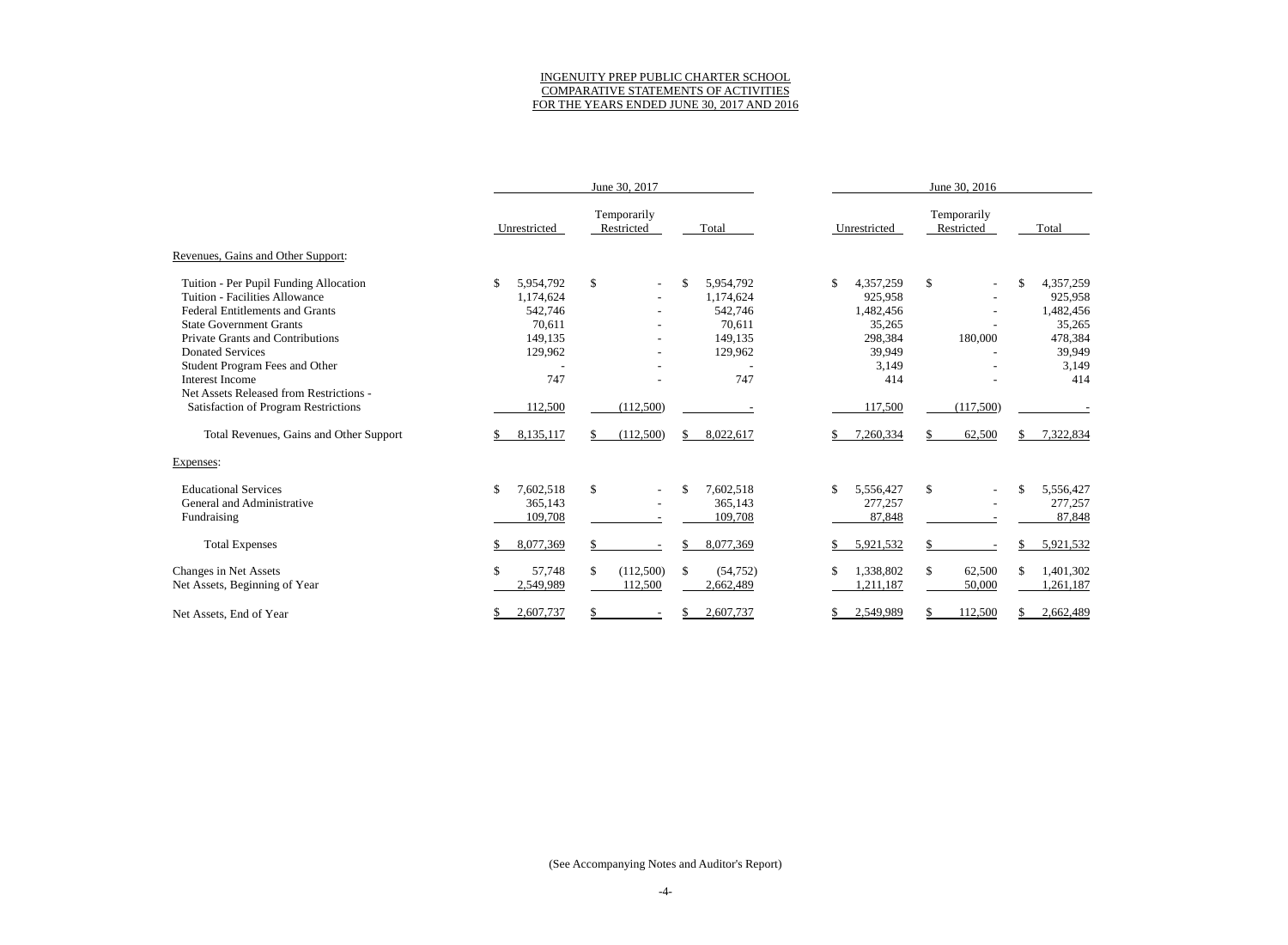# INGENUITY PREP PUBLIC CHARTER SCHOOL COMPARATIVE STATEMENTS OF FINANCIAL POSITION FOR THE YEARS ENDED JUNE 30, 2017 AND 2016

|                                                             | June 30, 2017    | June 30, 2016    |
|-------------------------------------------------------------|------------------|------------------|
| <b>Cash Flows from Operating Activities:</b>                |                  |                  |
| <b>Changes in Net Assets</b>                                | \$<br>(54, 752)  | 1,401,302<br>\$  |
| Adjustments to Reconcile Changes in Net Assets to Net       |                  |                  |
| Cash Flows from Operating Activities:                       |                  |                  |
| Depreciation and Amortization                               | 155,657          | 127,954          |
| Accounts Receivable - (Increase)/Decrease                   | (13, 641)        | 67,842           |
| Grants Receivable - (Increase)/Decrease                     | 37,384           | (29, 512)        |
| Prepaid Expenses - (Increase)/Decrease                      | (19, 543)        | (33, 167)        |
| Deposit - (Increase)/Decrease                               | (49,009)         | 97               |
| Accounts Payable - Increase/(Decrease)                      | 147,939          | (12, 195)        |
| Payroll Taxes and Related Liabilities - Increase/(Decrease) | 5,510            | 5,488            |
| Accrued Salaries - Increase/(Decrease)                      | 176,882          | 65,039           |
| Deferred Revenue - Increase/(Decrease)                      | 9,687            | 9,759            |
| Net Cash Flows from Operating Activities                    | \$<br>396,114    | 1,602,607<br>\$  |
| <b>Cash Flows from Investing Activities:</b>                |                  |                  |
| <b>Purchase of Fixed Assets</b>                             | \$<br>(215, 412) | \$<br>(170, 022) |
| Purchase of Leasehold Improvements                          |                  | (642, 979)       |
| Net Cash Flows from Investing Activities                    | (215, 412)<br>\$ | (813,001)<br>\$  |
| Net Increase in Cash and Cash Equivalents                   | \$<br>180,702    | \$<br>789,606    |
| Cash and Cash Equivalents at Beginning of Year              | 1,805,948        | 1,016,342        |
| Cash and Cash Equivalents at End of Year                    | 1,986,650        | 1,805,948        |

# Supplemental Disclosures:

- a) No interest was paid during the years ended June 30, 2017 and 2016.
- b) No income taxes were paid during the years ended June 30, 2017 and 2016.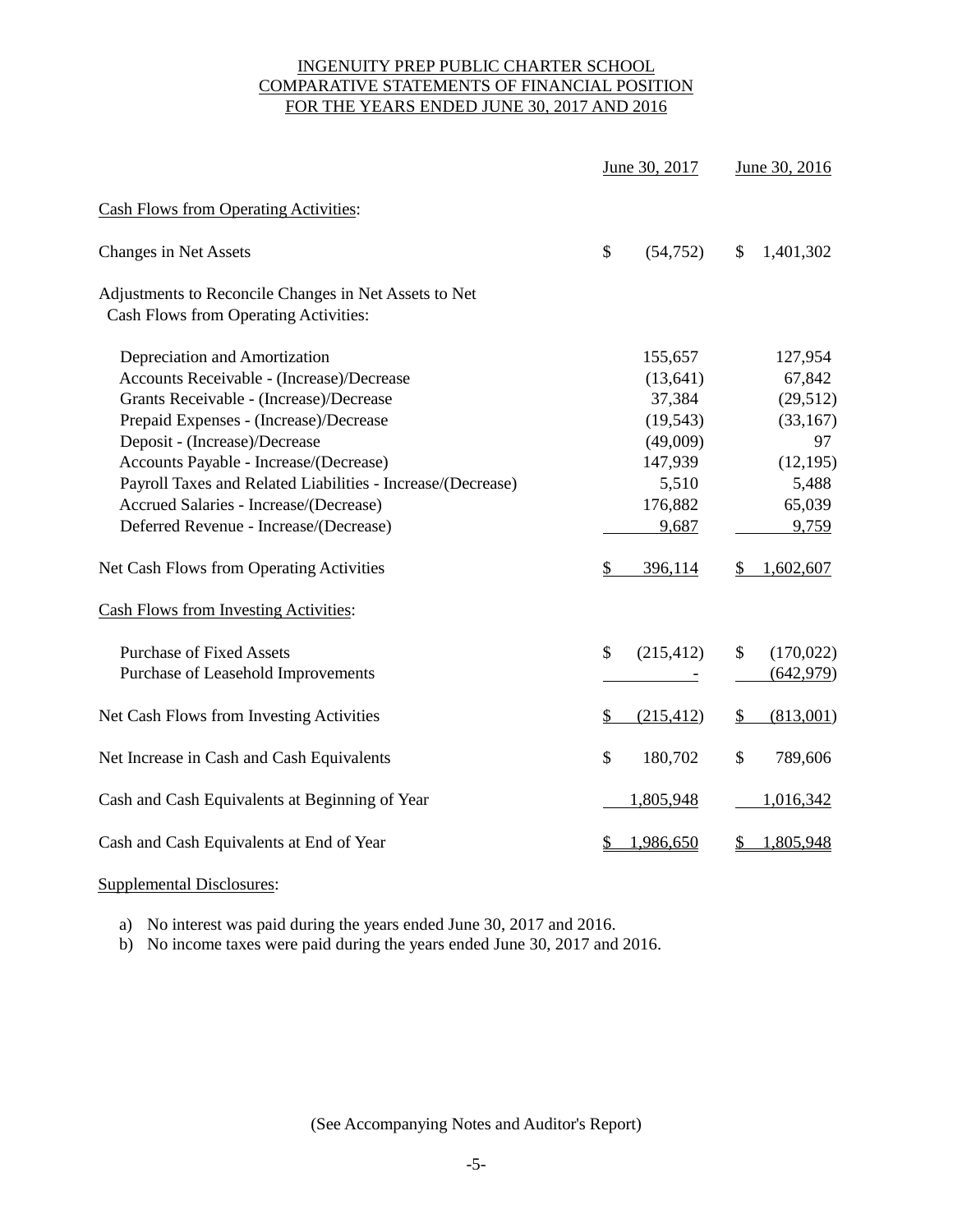The Ingenuity Prep Public Charter School (the Charter School), a District of Columbia Not-for-Profit Corporation was incorporated on January 13, 2012, exclusively for educational purposes. The Public Charter School operates as part of the District of Columbia Public School System. The mission of the Ingenuity Prep Public Charter School is to challenge Washington, DC, area youth to be critical-thinking, compassionate, and collaborative civic leaders who act with integrity and strive to positively impact their local and global communities through a rigorous college preparatory curriculum, including a major focus on the development of  $21<sup>st</sup>$  century skills and knowledge.

The Charter School's primary sources of support are local appropriations for charter schools from the District of Columbia. The Charter School also receives federal entitlement funding through the Office of the State Superintendent of Education.

#### 1. SUMMARY OF SIGNIFICANT ACCOUNTING POLICIES:

The significant accounting policies of the Charter School are summarized below:

(a) Basis of Accounting and Presentation:

The accompanying financial statements have been prepared on the accrual basis of accounting, which presents financial position, activities, functional expenses, and cash flows in accordance with accounting principles generally accepted in the United States of America.

(b) Revenue Recognition:

#### **Contributions**

The Charter School has adopted Financial Accounting Standards Board ASC No. 958-605-25, *Accounting for Contributions Received and Contributions Made.* As such, contributions are recognized as revenue when they are received or unconditionally pledged.

All contributions are available for unrestricted use unless specifically restricted by the donor. Contributions and promises to give with donor-imposed conditions are recognized as unrestricted support when the conditions on which they depend are substantially met. Contributions and promises to give with donor-imposed restrictions are reported as temporarily restricted support. Unconditional promises to give due in the next year are recorded at their net realizable value.

The Charter School reports gifts of equipment as unrestricted support unless explicit donor stipulations specify how the donated assets must be used. The Charter School reports expirations of donor restrictions when the donated or acquired assets are placed in service.

#### **Federal and Charter School Funding**

The Charter School receives a student allocation from the District of Columbia as well as federal funding to cover the cost of academic expenses. The student allocation is on a per pupil basis and includes the academic year funding, special education funding, and a facilities allotment. The Charter School recognizes this funding in the year in which the school term is conducted. Funding received in advance of the school term is recorded as a refundable advance. Federal entitlements are recognized based on the allowable costs incurred.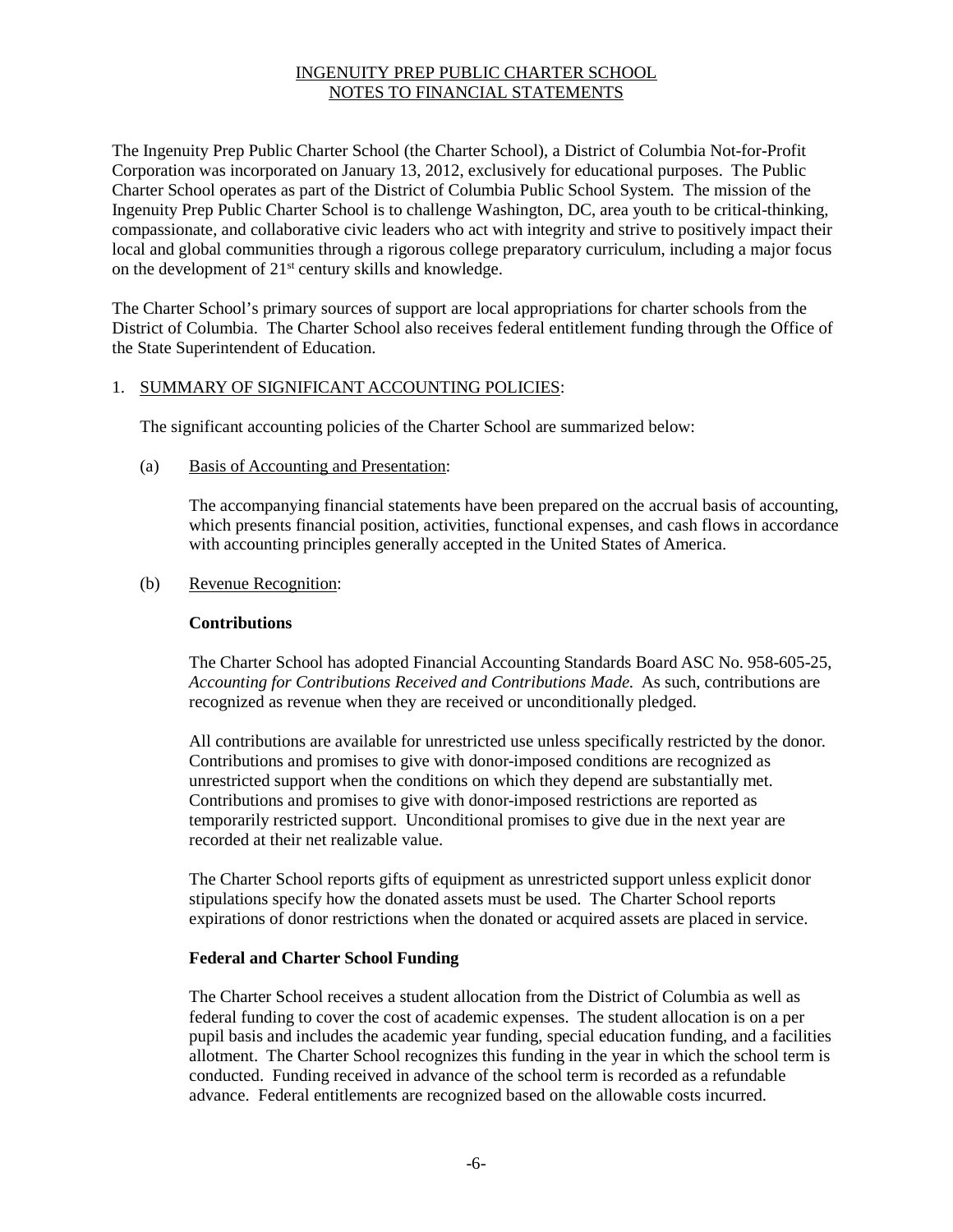# 1. SUMMARY OF SIGNIFICANT ACCOUNTING POLICIES: (Continued)

#### (b) Revenue Recognition: (Continued)

#### **Summer School Program**

The Charter School's model offers an extended-day and extended-year schedule, providing increased opportunities to deliver rigorous instruction, enrichment, and remediation. Over the course of a school year, students at the Charter School benefit from 33% more learning time than their peers at neighboring District schools. As a result of the extended schedule, the Charter School does not have a traditional summer school.

#### **Before and After Care Fees**

The Charter School's school day runs from 8:00 a.m. to 4:30 p.m. Monday through Thursday and 8:00 a.m. to 1:50 p.m. on Friday. To provide additional learning opportunities and support the needs of parents and families, the Charter School partnered with the YMCA to provide before and after care at the school building - with before care beginning at 7 a.m. daily and after-care beginning each day at dismissal and running through 6 p.m. While the Charter School's school day is free and open to all residents of the District of Columbia, participation in the before and after care program through the YMCA does require a weekly membership fee, which ranges from full-tuition to reduced tuition based on the National School Lunch Program guidelines.

#### (c) Corporate Taxes:

The Ingenuity Prep Public Charter School is exempt from federal and state income taxes (other than on unrelated business income) under the provisions of Section  $501(c)(3)$  of the Internal Revenue Code and similar state income tax laws. Exemption from District of Columbia income taxes was granted to the Charter School effective January 3, 2012. Accordingly, no provisions for income taxes have been provided for in the accompanying financial statements. The Charter School has been classified as other than a private foundation under Section  $509(a)(1)$  of the Internal Revenue Code and accordingly contributions qualify as a charitable tax deduction by the contributor under Section  $170(b)(i)(A)(ii)$ . The Charter School did not have any net unrelated business income for the years ended June 30, 2017 and 2016.

The Ingenuity Prep Public Charter School is also exempt from District of Columbia sales and personal property taxes.

#### (d) Grants:

#### **Foundation Grants**

Grant revenues result primarily from foundation grants and are recognized as increases in unrestricted net assets unless use of related assets is limited by donor-imposed restrictions. Expenses are reported as decreases in unrestricted net assets. Expiration of temporary restrictions (i.e. the donor-stipulated purpose has been fulfilled and/or the stipulated time period has elapsed) is reported as net assets released from restrictions between the applicable classes of net assets.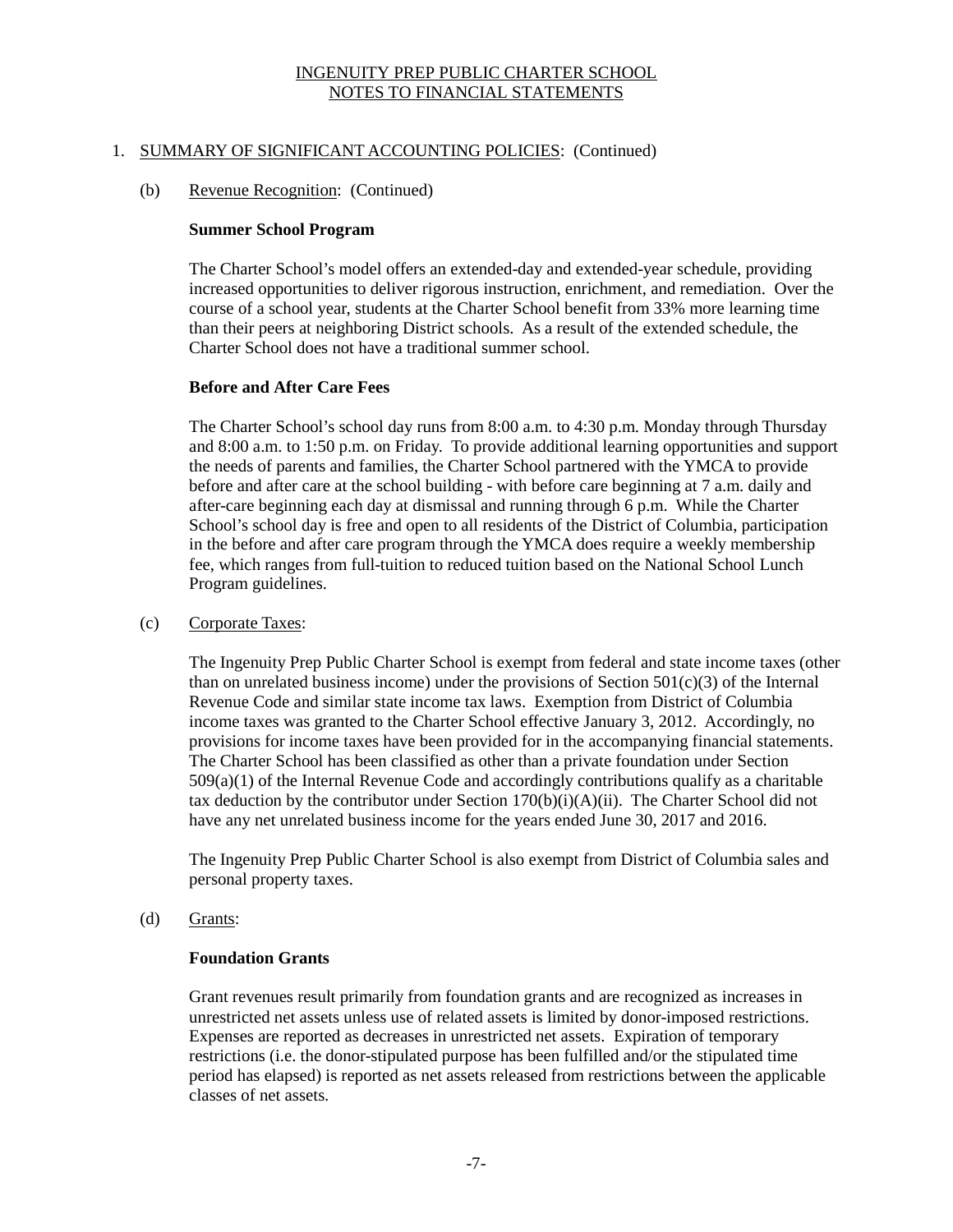# 1. SUMMARY OF SIGNIFICANT ACCOUNTING POLICIES: (Continued)

#### (d) Grants: (Continued)

#### **Government Grants**

The Charter School receives grants from federal and state governmental agencies for various purposes in the form of exchange transactions. Receivables related to grant awards are recorded to the extent unreimbursed expenses have been incurred for the purposes specified by an approved grant award. Funds received in advance for these types of grants and those that are unexpended as of year-end are reflected as a deferred revenue.

#### (e) Net Assets:

The Charter School has adopted Financial Accounting Standards Board ASC No. 958-205-05, *Financial Statements of Not-for-Profit Organizations*. Under FASB ASC No. 958-205-05, the Charter School is required to report information regarding its financial position and activities according to three classes of net assets.

Net assets and revenues, expenses, gains, and losses are classified based on the existence or absence of donor-imposed restrictions. Accordingly, net assets of the Charter School and changes therein are classified and reported as follows:

#### **Unrestricted Net Assets**

Net assets that are not subject to donor-imposed restrictions and over which the Board of Directors has discretionary control. This classification includes net assets subject to donorimposed conditions, which have been met in the current year and net assets subject to donorimposed restrictions that have been released from restrictions.

#### **Temporarily Restricted Net Assets**

Net assets subject to donor-imposed restrictions that may or will be met, either by actions of the Charter School and/or the passage of time. When a restriction expires, temporarily restricted net assets are reclassified to unrestricted net assets and reported in the statement of activities as net assets released from restrictions.

Temporarily restricted net assets were available at year end for the following purpose:

|                                  | June 30, 2017            | June 30, 2016 |  |  |
|----------------------------------|--------------------------|---------------|--|--|
| <b>Expansion/Growth Planning</b> | $\overline{\phantom{a}}$ | 112,500       |  |  |
| Total                            | $\overline{\phantom{0}}$ | 112,500       |  |  |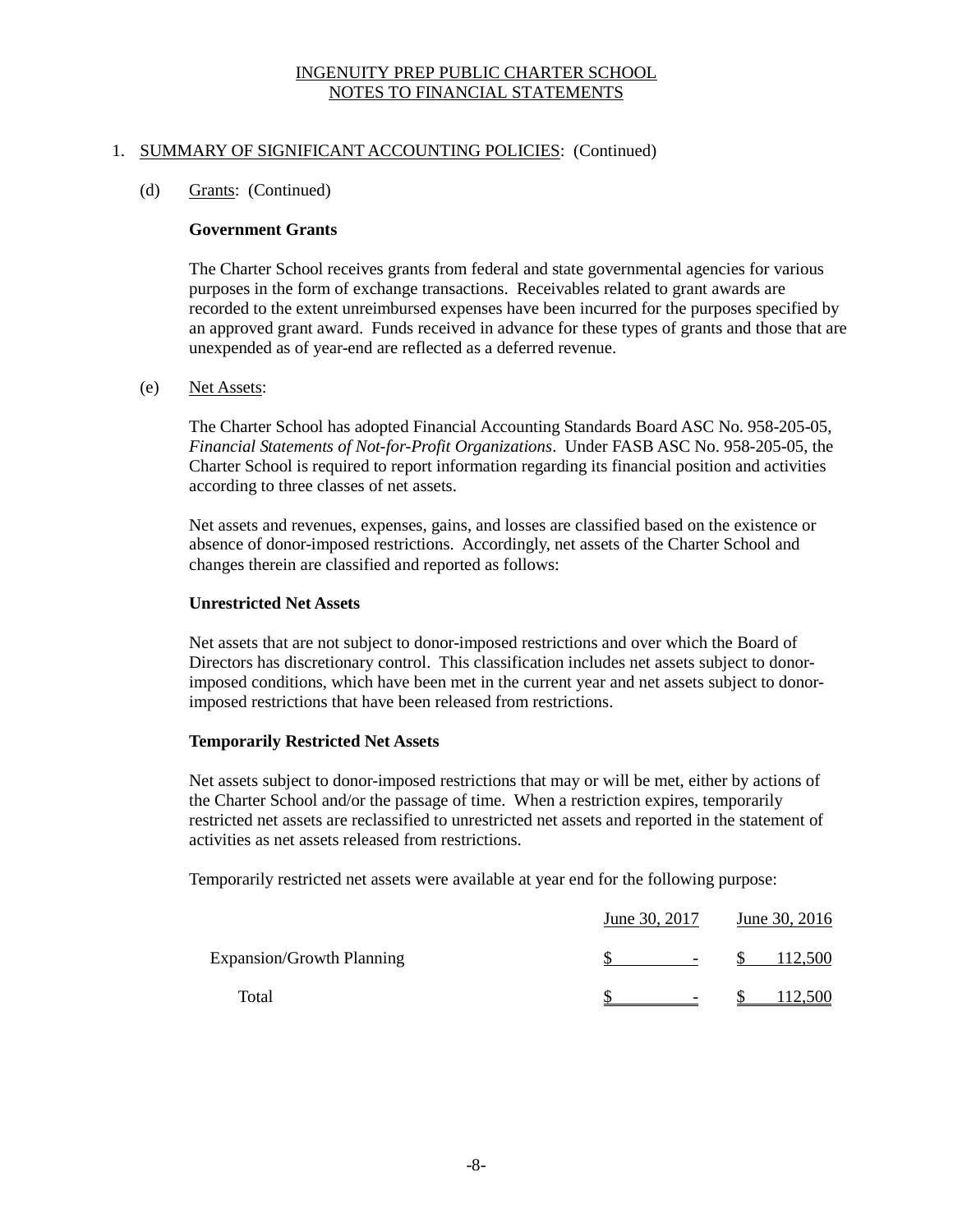# 1. SUMMARY OF SIGNIFICANT ACCOUNTING POLICIES: (Continued)

(e) Net Assets: (Continued)

#### **Temporarily Restricted Net Assets** (Continued)

Net assets were released from donor restrictions by incurring expenses satisfying the restricted purposes, the passage of time, or by occurrence of other events specified by donors for the following activities:

|                                                                                                     | June 30, 2017<br>June 30, 2016 |                            |  |  |  |
|-----------------------------------------------------------------------------------------------------|--------------------------------|----------------------------|--|--|--|
| <b>General Education - Time Restricted</b><br>Expansion/Growth Planning<br>Professional Development | \$.<br>112,500                 | 50,000<br>37,500<br>30,000 |  |  |  |
| Total                                                                                               | 112,500                        | 117,500                    |  |  |  |

#### **Permanently Restricted Net Assets**

Net assets subject to donor-imposed stipulations that requires the net assets be maintained permanently by the Charter School. Generally, the donors of these assets permit the use of all or part of the income earned on any related investments for general or specific purposes. The Charter School did not have any permanently restricted net assets as of June 30, 2017 or 2016.

#### (f) Donated Services and Materials:

Donated services and material are recognized as contributions in accordance with FASB ASC 958, *Accounting for Contributions Received and Contributions Made*, if the services received create or enhance nonfinancial assets or require specialized skills, and are provided by individuals possessing those skills, and would typically need to be purchased if not provided by donation. Contributed services and promises to give services that do not meet the above criteria are not recognized. The time contributed by the Charter School's Board of Directors is uncompensated and is not reflected as donated services. In-kind contributions are recorded in the statement of activities at estimated fair value and recognized as revenue and expense (or an asset) in the period they are received.

The estimated value of donated services has been recorded in the financial statements as follows:

|                       | June 30, 2017<br>June 30, 2016 |         |  |        |
|-----------------------|--------------------------------|---------|--|--------|
| <b>Legal Services</b> |                                | 129.962 |  | 39.949 |
| Total                 |                                | 129.962 |  | 39.949 |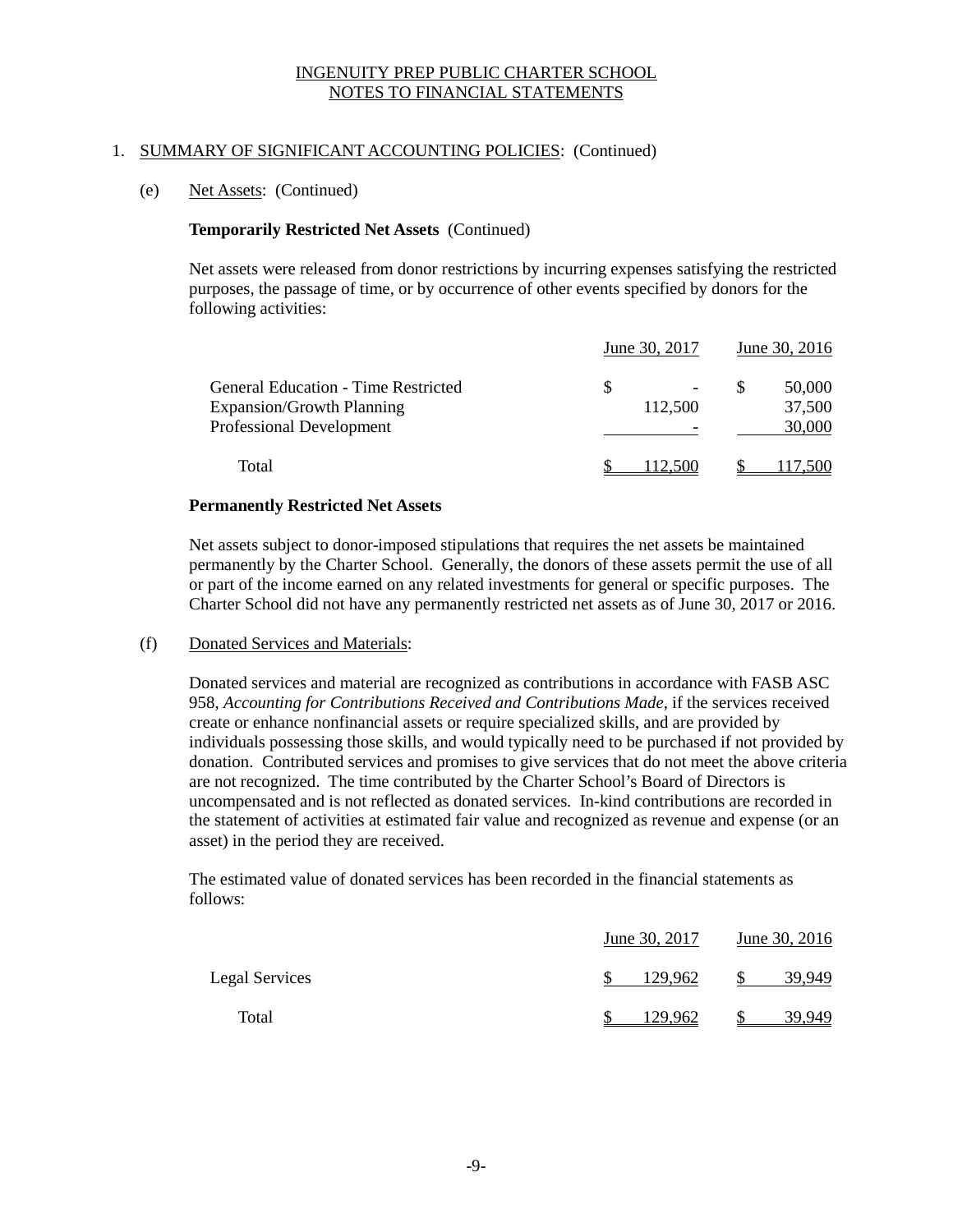# 1. SUMMARY OF SIGNIFICANT ACCOUNTING POLICIES: (Continued)

#### (g) Basic Programs:

Ingenuity Prep Public Charter School prepares students to succeed in college and beyond as impactful civic leaders. With this aim, the school opened in Washington, DC, in August of 2013 and intends on expanding to serve over 700 students in Preschool through  $8<sup>th</sup>$  grade.

Through highly-effective, data-driven instruction and the following strategies, the Charter School addresses the learning needs of its student body:

- The Charter School offers an extended-day (8 a.m. 4:10 p.m.) and extended year (190 days + 20 days for students below grade-level) schedule, providing increased opportunities to deliver rigorous instruction, enrichment and remediation for a widerange of content.
- In addition to strong programs in literacy and math, students take classes aimed at cultivating 21<sup>st</sup> century skills. All students take Civic Leadership, a class focused on social-emotional competency, team problem-solving, and service learning; Information, Media, and Technology Literacy, a class aimed at making students critical information age consumers and high-capacity users of technology; and a foreign language class. Additionally, 21<sup>st</sup> century themes of financial, health, and environmental literacy are integrated across content areas.
- Utilizing a blended learning model, the Charter School creatively organizes classroom instruction. In the literacy and math classrooms, teachers harness high-quality online learning programs and digital content to provide adaptive delivery of instruction targeted at students' individual needs and respective zones of proximal development. Through a rotational model, instruction is delivered to small groups of students, with an approximate student-teacher ratio in these groups of 8:1 during the literacy and math blocks and 16:1 in all other content areas.

#### (h) Functional Expense Allocation Policies and Procedures:

Management has elected to prepare a schedule of functional expenses that is presented as supplemental information to the financial statements. The schedule of functional expenses presents an allocation of each expense category between program services, general and administrative, and fundraising activities. Program service costs pertain to educating students. General and administrative costs pertain to supporting activities. Fundraising costs relate to fundraising activities such as special events, fundraisers and the soliciting of contributions.

Management has established functional expense allocation policies and procedures based on a reasonable analysis of cost drivers and reasonable allocation estimates based on financial results and industry standards.

Direct costs, where identifiable, are allocated in whole to the appropriate functional category. Direct student expenses (textbooks, materials, instructional supplies, assessment material, contract educational services, and field trips) are allocated entirely to program services.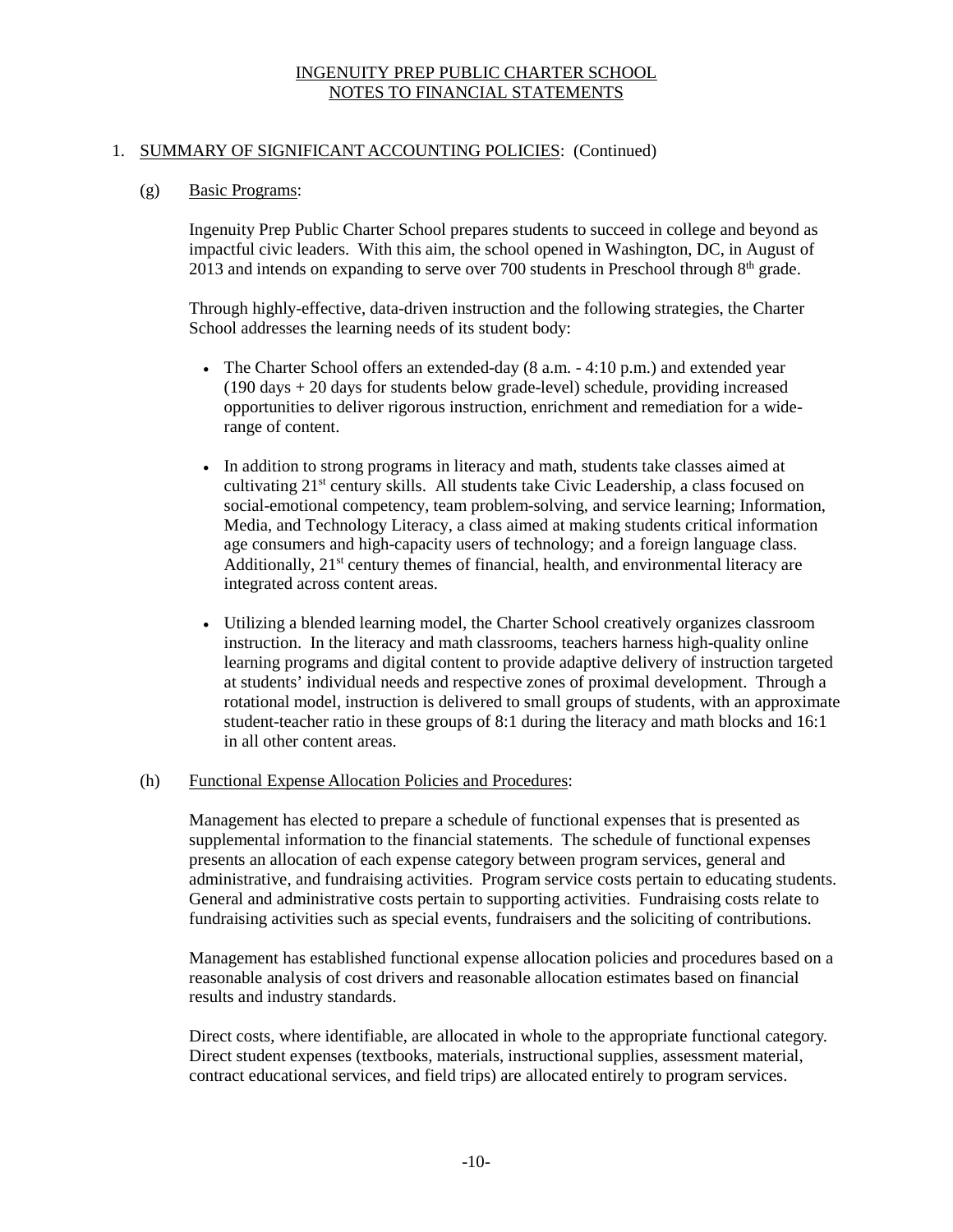# 1. SUMMARY OF SIGNIFICANT ACCOUNTING POLICIES: (Continued)

#### (h) Functional Expense Allocation Policies and Procedures: (Continued)

Personnel expenses for salaries are allocated based on job descriptions and management estimates of time spent on particular activities. Personnel expenses for salaries are divided into employee categories (executive, teachers, student and family support, etc.) and then a percentage of time spent on program services, general and administrative activities, and fundraising activities is applied. All other personnel expenses (employee benefits, payroll taxes, staff development) are allocated based on the weighted average allocation of the direct salaries.

Other expenses that are not directly identifiable by program are allocated based on management estimates of use of resources. For other expenses where it would not be appropriate to designate 100 percent as a program service cost, general and administrative cost, or fundraising cost, the allocation formula for personnel expenses is utilized for cost allocation purposes.

#### (i) Use of Estimates:

The preparation of financial statements in conformity with accounting principles generally accepted in the United States of America requires management to make estimates and assumptions that affect the reported amounts of assets, liabilities, the disclosure of contingent assets and liabilities at the date of the financial statements, and the reported amounts of support and revenues and expenses during the reporting period. Actual results could differ from those estimates.

#### (j) Recognition of Salary Expense:

Salary expense is recognized in the year the service is rendered, which coincides with the academic year. Salaries unpaid at June 30 are recognized as expense and accrued salaries.

#### (k) Fair Value of Certain Financial Instruments:

Some of the Charter School's financial instruments are not measured at fair value on a recurring basis but nevertheless are recorded at amounts that approximate fair value due to their liquid or short-term nature. Such accounts include cash, accounts receivable, prepaid expenses, accounts payable, and accrued expenses.

#### 2. ACCOUNTING FOR UNCERTAIN TAX POSITIONS:

Accounting principles generally accepted in the United States of America provide consistent guidance for the accounting for uncertainty in income taxes recognized in the Charter School's financial statements and prescribe a threshold of "more likely than not" for recognition of tax positions taken or expected to be taken in a tax return. The Ingenuity Prep Public Charter School performed an evaluation of uncertain tax positions for the year ended June 30, 2017, and determined that there were no matters that would require recognition in the financial statements or that may have any effect on its tax-exempt status.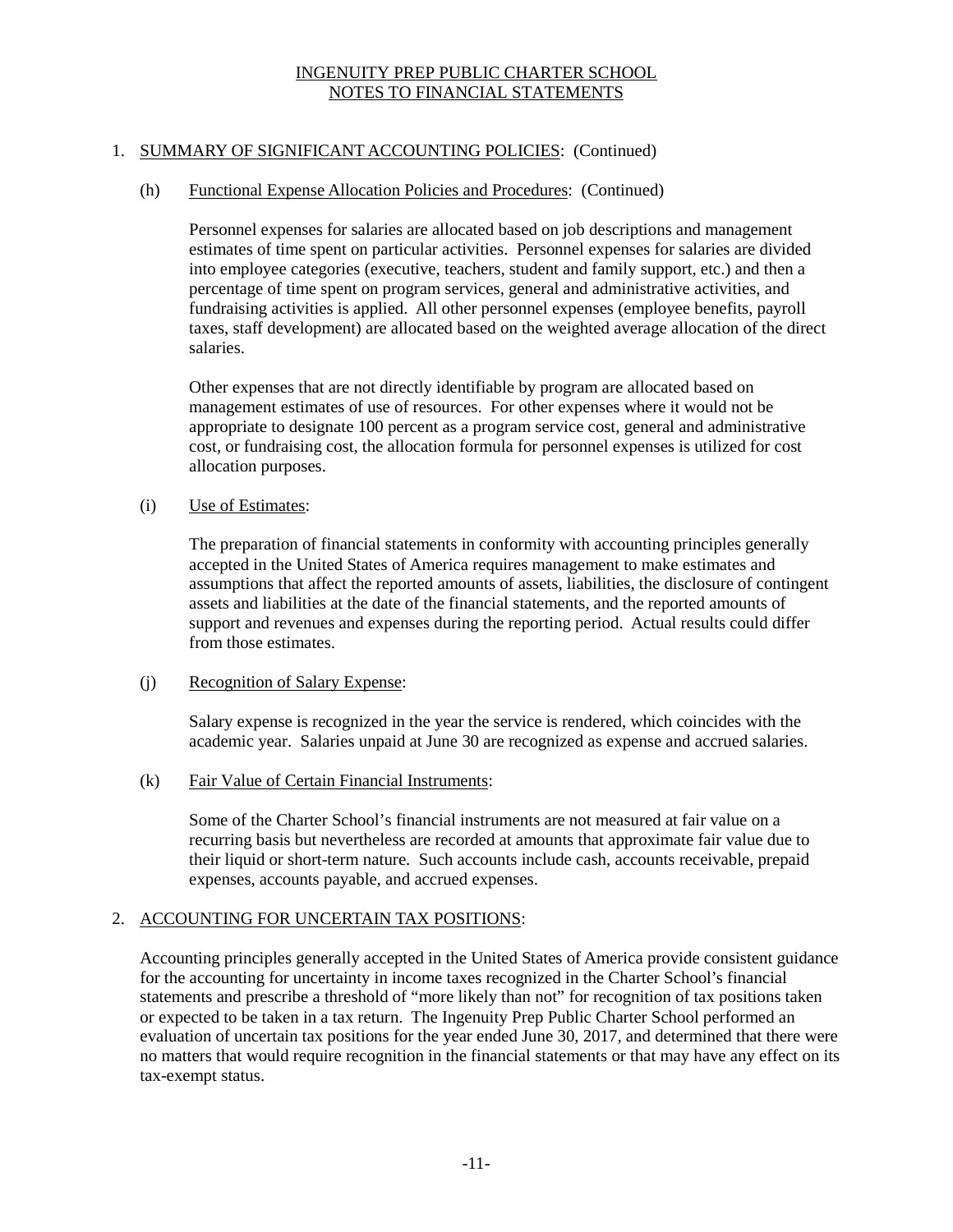### 2. ACCOUNTING FOR UNCERTAIN TAX POSITIONS: (Continued)

As of June 30, 2017, the statute of limitations for tax years 2013 through 2015 remains open with the U.S. federal jurisdiction or the various states and local jurisdictions in which the Charter School files tax returns. It is the Charter School's policy to recognize interest and/or penalties related to uncertain tax positions, if any, in income tax expense. As of June 30, 2017, the Charter School had no accruals for interest and/or penalties.

#### 3. CASH AND CASH EQUIVALENTS:

Cash and cash equivalents at year end consisted of the following:

|                                                                   | June 30, 2017        | June 30, 2016        |  |  |
|-------------------------------------------------------------------|----------------------|----------------------|--|--|
| Checking Account - Non Interest Bearing<br><b>Savings Account</b> | 480.983<br>1.505.667 | 804.038<br>1.001.910 |  |  |
| Total                                                             | .986.650             | .805.948             |  |  |

For purposes of the cash flow statement and financial statement presentation, cash and cash equivalents are short term, highly liquid investments with original maturities of three months or less.

The Charter School maintains its operating funds in one financial institution in the form of a noninterest bearing business checking and a savings account. These accounts are covered under the Federal Deposit Insurance Corporation (FDIC) Program. Federal Deposit Insurance Corporation Insurance coverage is \$250,000 per account category. Deposits held in non-interest-bearing transaction accounts are aggregated with interest-bearing deposits and the combined total is insured up to \$250,000.

As of June 30, 2017 and 2016, \$1,745,982 and \$1,563,165, respectively, of the bank balance was deposited in excess of Federal Deposit Insurance Corporation limits. Due to increased cash flows at certain times during the year, the amount of funds at risk may have been greater than at year end. The Charter School was at risk for the funds held in excess of the insured amounts. The Charter School has not experienced any losses related to these accounts and does not believe it is exposed to any significant credit risk on cash and cash equivalents.

#### 4. ACCOUNTS, GRANTS AND PROMISES RECEIVABLE:

#### **Accounts and Grants Receivable**

Accounts and grants receivable are current and considered to be fully collectible by management. Balances as of June 30, 2017 and 2016, consisted of the following:

|                            | June 30, 2017         | June 30, 2016        |  |  |
|----------------------------|-----------------------|----------------------|--|--|
| <b>Accounts Receivable</b> |                       |                      |  |  |
| Per Pupil Funding<br>Other | 38,001<br>\$<br>2,348 | S<br>24,073<br>2,635 |  |  |
| Total                      | 40.349                | 26.708               |  |  |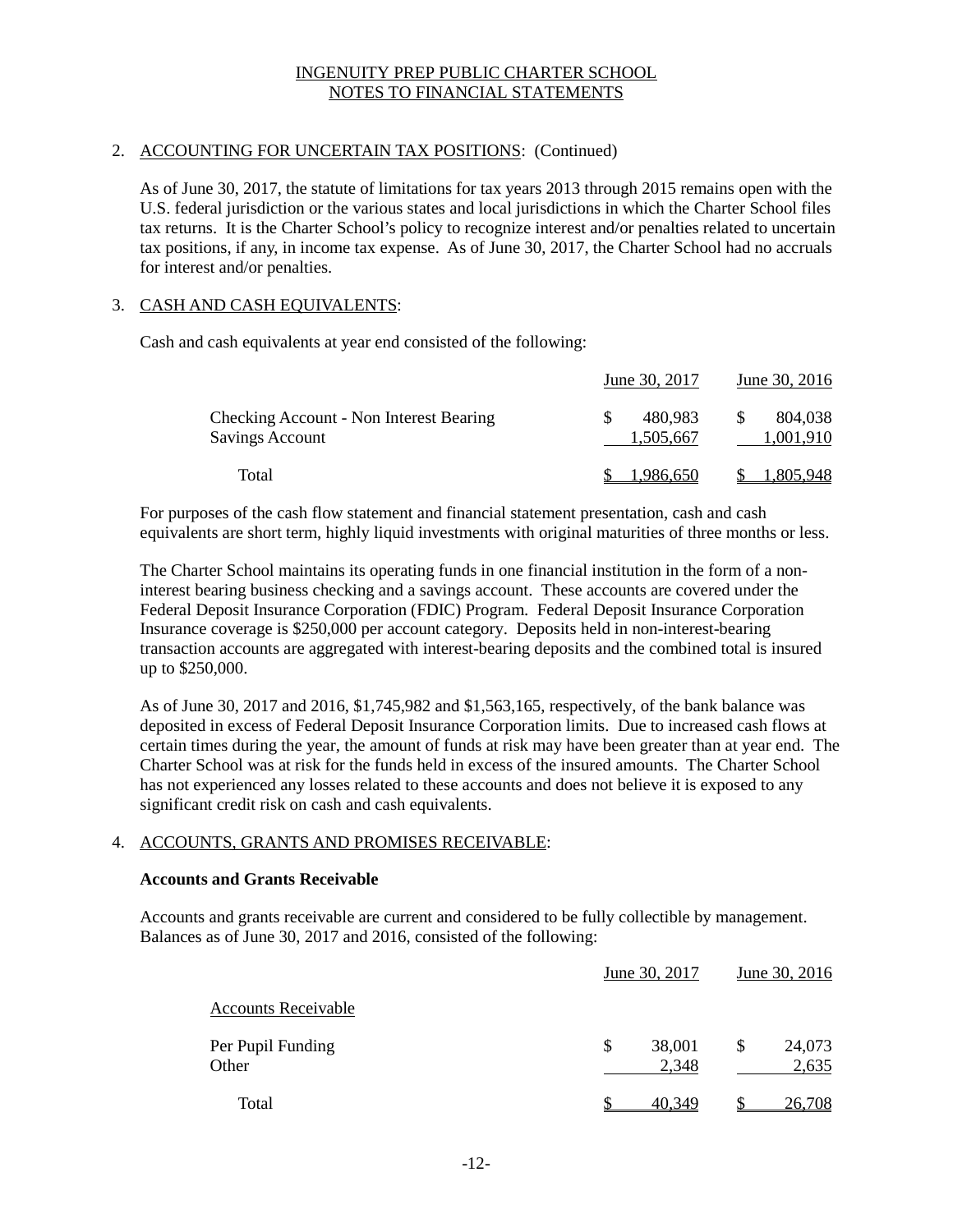# 4. ACCOUNTS, GRANTS AND PROMISES RECEIVABLE: (Continued)

#### **Accounts and Grants Receivable** (Continued)

|                                                        |   | June 30, 2017 | <u>June 30, 2016</u> |        |
|--------------------------------------------------------|---|---------------|----------------------|--------|
| <b>Grants Receivable</b>                               |   |               |                      |        |
| National School Lunch Program                          | S | 39,514        | S                    | 28,809 |
| Schoolwide Entitlement Funds                           |   | 15,674        |                      | 11,667 |
| School Lunch - Fresh Fruit                             |   | 4,538         |                      | 5,423  |
| <b>Healthy Schools Act</b>                             |   | 1,860         |                      | 1,394  |
| Individuals with Disabilities Education Act (IDEA 611) |   | 82            |                      | 7,800  |
| Scholarship for Opportunity and Results (SOAR)         |   |               |                      | 43,959 |
| Total                                                  |   | 61.668        |                      | 99.052 |

The Charter School's accounts and grants receivable consists of unsecured amounts due from funding sources whose ability to pay is subject to changes in general economic conditions. Because the Charter School does not require collateral, it is at credit risk for the amounts owed to it through the year and at year end.

Accounts and grants receivable are stated at the amount management expects to collect from outstanding balances. Management provides for probable uncollectable amounts through a provision for bad debt expense and an adjustment to a valuation allowance based on its assessment of the current status of individual accounts. Balances outstanding after management has used reasonable collection efforts are written off through a charge to the valuation allowance and a credit to accounts or grants receivable. Management believes that an allowance was not required, based on its evaluation of collectability of receivables for the years ended June 30, 2017 and 2016.

Trade receivables related to program service fees are recognized as revenue on the accrual basis of accounting at the time the program activity has occurred. Credit is extended for a period of 60 days with no interest accrual at which time payment is considered delinquent. Trade receivables are written off as uncollectable once management determines that available collection efforts have been exhausted.

#### **Promises Receivable**

Contributions are recognized when the donor makes a promise to give that is, in substance, unconditional. Promises to give represent amounts committed by donors that have not been received by the Charter School. The Charter School uses the allowance method to determine uncollectible promises to give.

The Charter School received the following conditional promises to give that are not recognized as assets in the financial statements:

|                                                                                          |  | June 30, 2017 | June 30, 2016 |                   |  |
|------------------------------------------------------------------------------------------|--|---------------|---------------|-------------------|--|
| <b>Ensuring Sustained School Growth</b><br><b>Quality Improvement for Early Learning</b> |  | 100,000       | -S            | 200,000<br>25,000 |  |
| <b>Total Conditional Promises Receivable</b>                                             |  | 100.000       |               | 225.000           |  |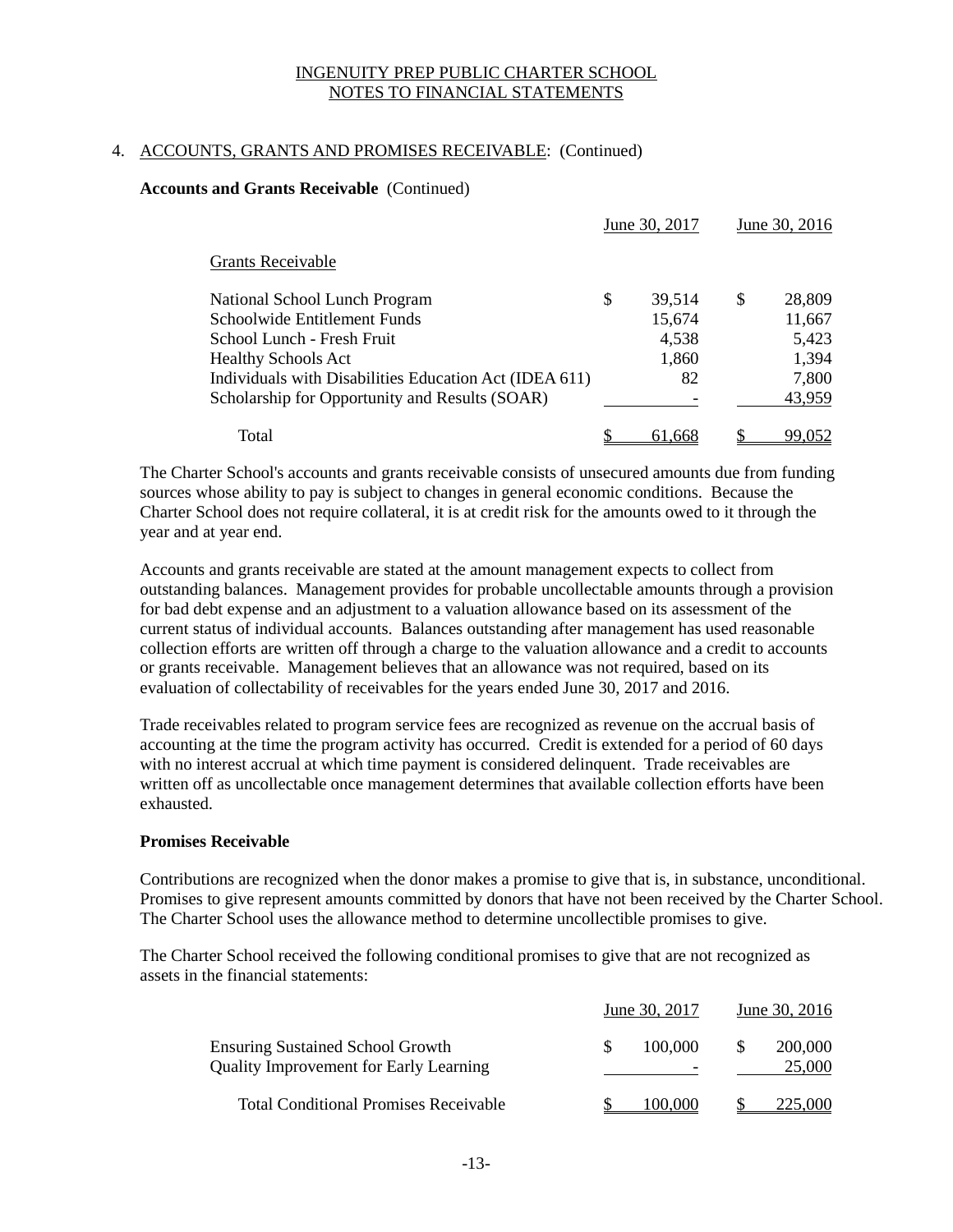# 5. FIXED ASSETS:

Furniture and equipment are recorded at cost, or in the case of contributed property at the fair market value at the date of contribution. If an expenditure in excess of \$1,000 results in an asset having an estimated useful life which extends substantially beyond the year of acquisition, the expenditure is capitalized at cost and depreciated over the estimated useful lives of the assets. When assets are retired, or otherwise disposed of, the cost and related accumulated depreciation is removed from the accounts and any other resulting gain or loss is reflected in income for the period. Depreciation has been provided on the straight-line method over the estimated useful lives of the assets. Depreciation and amortization expense for the years ended June 30, 2017 and 2016 was \$155,657 and \$127,954, respectively. Maintenance and repairs are charged to expenses as incurred. Major classifications of fixed assets and their estimated useful lives are as summarized below:

| June 30, 2017:                |             |              |           |    |              |    |          |
|-------------------------------|-------------|--------------|-----------|----|--------------|----|----------|
|                               | Depreciable |              |           |    | Accumulated  |    | Net Book |
|                               | Life        |              | Cost      |    | Depreciation |    | Value    |
| <b>Classroom Furnishings</b>  | 7 Years     | $\mathbb{S}$ | 419,767   | \$ | 128,019      | \$ | 291,748  |
| Computer and Office Equipment | 3-7 Years   |              | 293,688   |    | 194,990      |    | 98,698   |
| Leasehold Improvements        | 17 Years    |              | 642,979   |    | 66,189       |    | 576,790  |
| Total                         |             |              | 1,356,434 | \$ | 389,198      | S  | 967,236  |
| June 30, 2016:                |             |              |           |    |              |    |          |
|                               | Depreciable |              |           |    | Accumulated  |    | Net Book |
|                               | Life        |              | Cost      |    | Depreciation |    | Value    |
| <b>Classroom Furnishings</b>  | 7 Years     | \$           | 300,562   | \$ | 72,616       | \$ | 227,946  |
| Computer and Office Equipment | 3-7 Years   |              | 197,481   |    | 132,558      |    | 64,923   |
| Leasehold Improvements        | 17 Years    |              | 642,979   |    | 28,367       |    | 614,612  |
| Total                         |             |              | 1,141,022 | S  | 233,541      | S  | 907,481  |

#### 6. DEFERRED REVENUE:

The Ingenuity Prep Public Charter School records cash receipts on grants in excess of costs incurred on grants as deferred revenue until they are expended for the purposes of the grant at which time they are recognized as unrestricted support. The balance of deferred revenue as of June 30, 2017 and 2016 consisted of the following:

|                                                                | June 30, 2017 | June 30, 2016 |
|----------------------------------------------------------------|---------------|---------------|
| Per Pupil Funding<br>D.C. Government - Schools Technology Fund | 19.446<br>-   | .759          |
| Total                                                          | 19.446        | 9.759         |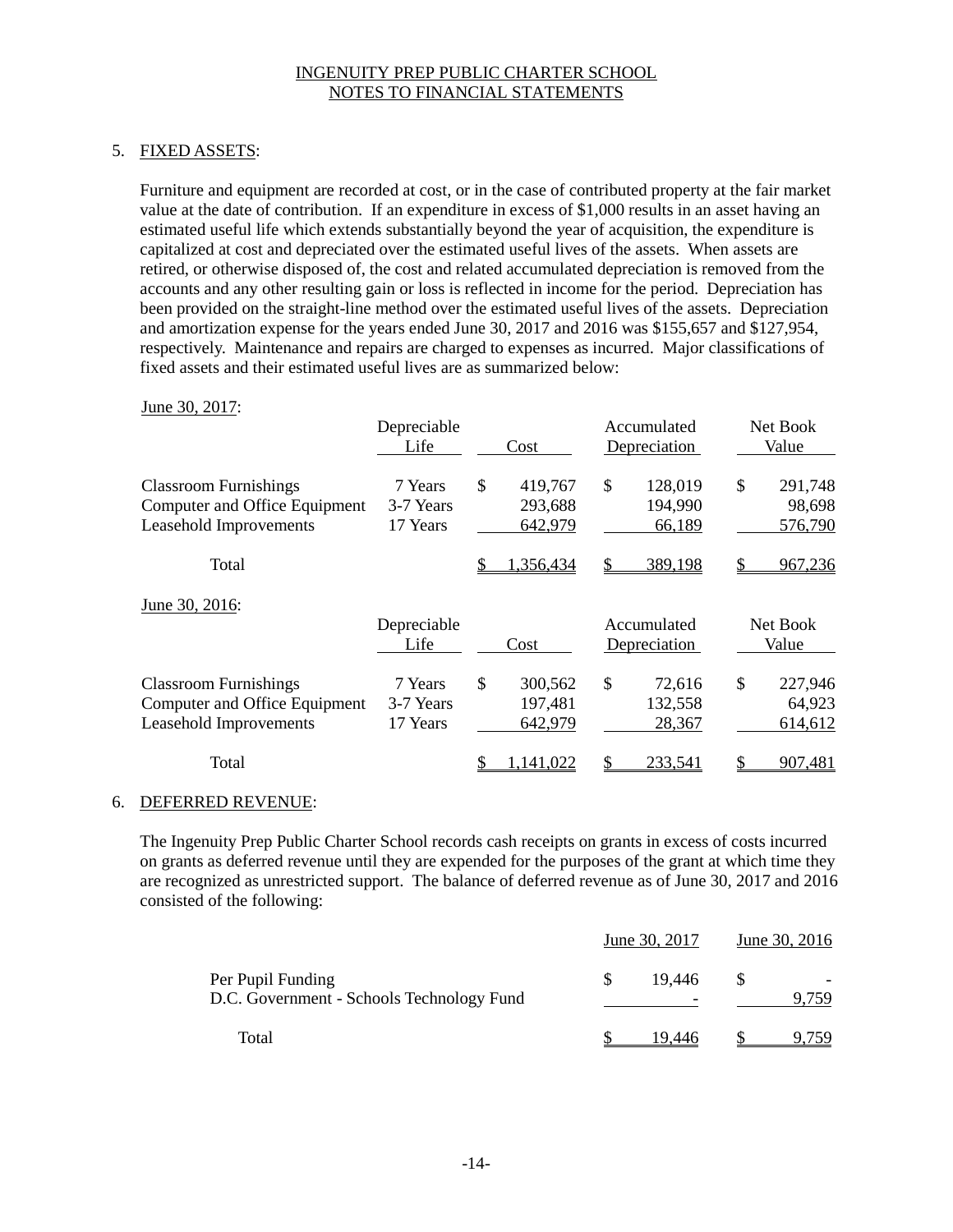## 7. DISTRICT OF COLUMBIA PUBLIC CHARTER SCHOOL BOARD CONTRACT:

The Charter School was approved by the District of Columbia Public Charter School Board to operate a charter school in the District of Columbia. The District of Columbia Public Charter School Board (DCPCSB) is responsible for the ongoing oversight of the Charter School's fiscal management and academic acceptability. The contract dated July 24, 2013, provides for a 15-year charter effective the date of first operation. If not renewed, the charter contract will expire on or about July 24, 2028. The charter contract may be renewed for successive 15-year periods if the DCPCSB deems that Ingenuity Prep is in compliance with its charter contract and District statutory provisions. In addition, in accordance with the Charter School Act, the DCPCSB is required to review the charter every five years, with the first such review scheduled for 2018. The DCPCSB may revoke (or not renew) a charter school contract if a school violates applicable law, materially violates the charter contract or fails to meet the student academic achievement expectations set forth in the charter contract. Consequently, management does not anticipate non-renewal or revocation of its charter.

As part of the agreement with the DCPCSB, the Charter School may be charged a public charter school fee, which is not to exceed one percent of the total revenues (less philanthropic and investment revenues) within the annual budget to cover the costs of undertaking the ongoing administrative responsibilities of the Board. For the years ended June 30, 2017 and 2016, the Charter School incurred \$77,482 and \$67,997, respectively, in administrative fees.

The charter contract provides that Ingenuity Prep may educate up to a predetermined number of students. However, this enrollment limit may be raised upon notification to and acceptance by the DCPCSB. The Charter School enrollment ceiling for the year ended June 30, 2017, was not permitted to be greater than 417 students. Audit enrollment for the 2016/2017 year was 376 students and enrollment for the 2015/2016 year was 288 students.

#### 8. PER-PUPIL FUNDING ALLOCATION:

The Charter School receives local funding from the District of Columbia in the form of per-pupil educational allotments and facility allotments. This funding is based on the equivalent number of full-time students and is determined annually. For the year ended June 30, 2017, the per-student rate ranged from \$9,682 to \$12,974 for the education allotment and \$3,124 for the facility allotment. For the year ended June 30, 2016, the per-student rate ranged from \$9,492 to \$12,719 for the education allotment and \$3,124 for the facility allotment. Additional allotments were made for Special Education Services and At-Risk Students. Per-pupil funding for the years ended June 30, 2017 and 2016 was as follows:

|                                    | June 30, 2017 | June 30, 2016 |
|------------------------------------|---------------|---------------|
| Grade Level - Pre-School - Grade 3 | 4,221,158     | 3,237,820     |
| <b>Facilities Allowance</b>        | 1,174,624     | 925,958       |
| Special Education                  | 1,161,141     | 672,454       |
| <b>At Risk Students</b>            | 572.493       | 446,985       |
| Total                              | 7.129,416     | 5.283.217     |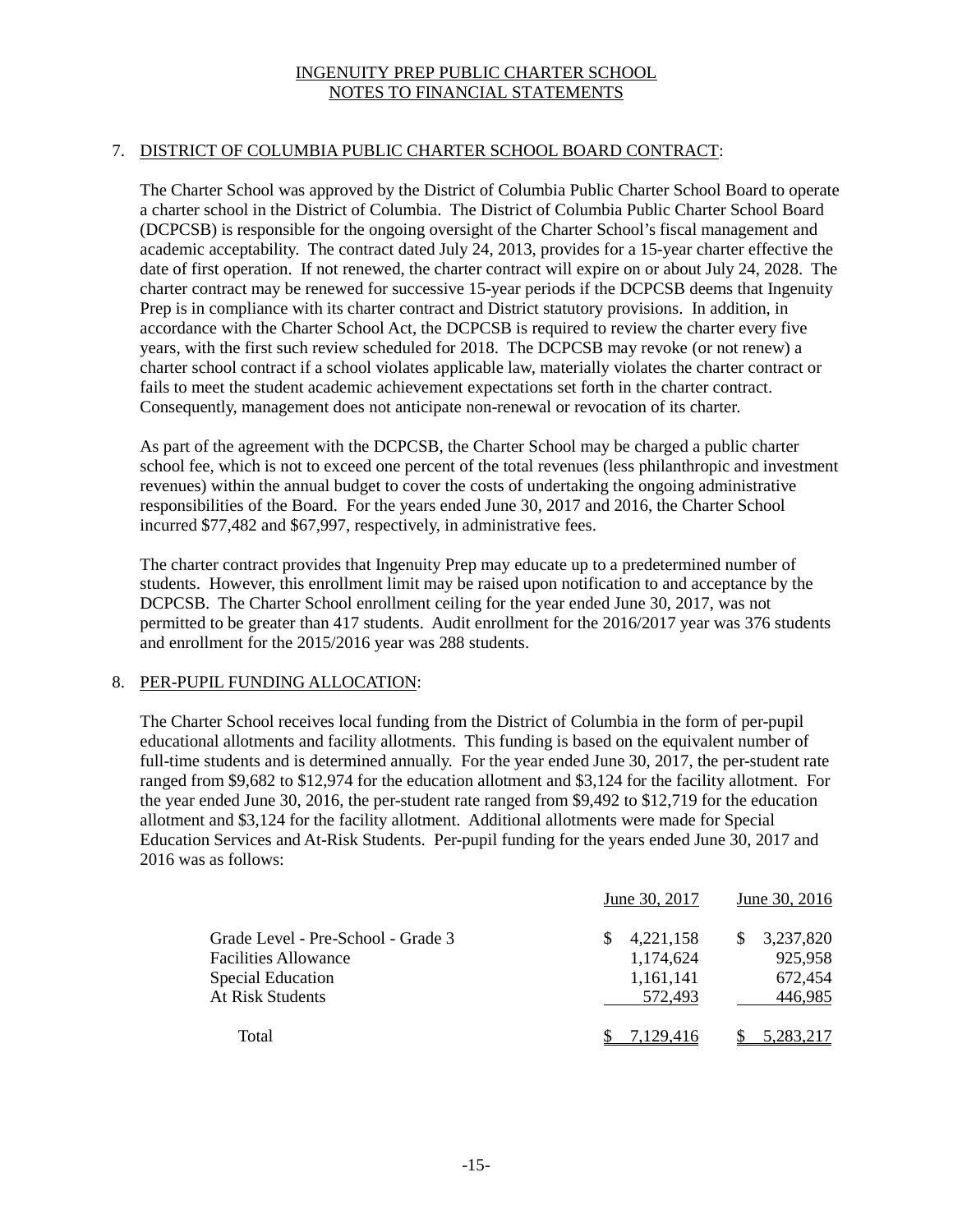### 9. FEDERAL ENTITLEMENTS AND GRANTS:

During the years ended June 30, 2017 and 2016, the Charter School participated in multiple federal award programs. Federal revenues recognized during the years ended June 30, 2017 and 2016 were as follows:

|                                                                  | June 30, 2017            |   | June 30, 2016       |
|------------------------------------------------------------------|--------------------------|---|---------------------|
| National School Food Program<br>NCLB-Entitlement Funds (Title I) | \$<br>265,123<br>170,107 | S | 195,343<br>139,856  |
| Individuals with Disabilities Education Act (IDEA)               | 47,857                   |   | 67,824              |
| NCLB-Entitlement Funds (Title II)                                | 37,965                   |   | 34,555              |
| DC School Choice Incentive Program (SOAR)<br>Race to the Top     | 21,694                   |   | 1,005,177<br>39,701 |
| Total                                                            |                          |   |                     |

Federal formula grants are allocations of money to states or their subdivisions in accordance with distribution formulas prescribed by law or administrative regulation, for activities of a continuing nature not confined to a specific project. The Charter School receives federal formula grants under the provisions of the No Child Left Behind Act (NCLB) of 2001, P.L 107-110. NCLB funds are not intended to replace state or local educational funding. Rather, NCLB funds provide additional support to states, LEAs, and schools for specific purposes. Grants are provided by the U.S. Department of Education and passed through the District of Columbia Office of State Superintendent of Education.

The National School Lunch Program and School Breakfast Program are part of the child nutrition cluster of programs operated by the U.S. Department of Agriculture. The objectives of the child nutrition cluster programs are to: (1) assist states in administering food services that provide healthful, nutritious meals to eligible children in public and non-profit private schools, residential childcare institutions, and summer recreation programs; and (2) encourage the domestic consumption of nutritious agricultural commodities.

#### 10. COMMITMENTS:

# **Building Lease - 4600 Livingston Road, SE (Patricia Roberts Harris Building)**

The Charter School entered into a sub-sublease rental agreement on May 13, 2013, effective December 2, 2012, with the Charter School Incubator Initiative (the subleassee) for the rental of a school facility located at 4600 Livingston Road, SE, in Washington, DC. The terms of this agreement were effective through June 30, 2014, at which time the Charter School exercised the option to renew the agreement for two additional years through June 30, 2016. A second amendment was executed on February 1, 2017, extending the lease agreement through June 30, 2017. As a requirement of this lease, a total rental security deposit of \$50,000 was made. This lease called for quarterly lease payments of eighty-percent (80%) of an annual usage fee for the year ended June 30, 2015. Quarterly lease payments changed to ninety-percent (90%) of the annual usage fee beginning in year 2016.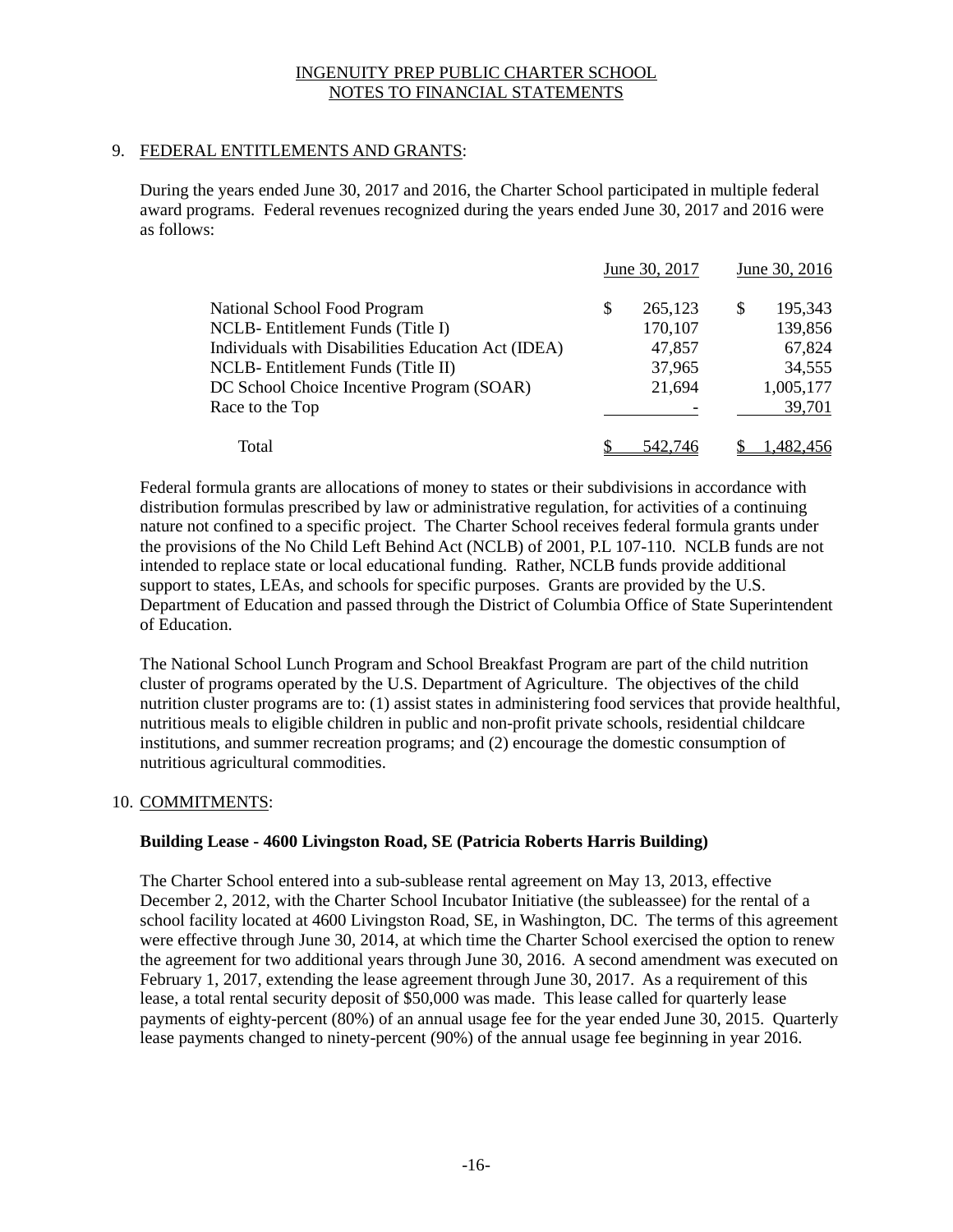## 10. COMMITMENTS: (Continued)

#### **Building Lease - 4600 Livingston Road, SE (Patricia Roberts Harris Building)** (Continued)

The annual usage fee represents an amount equal to the number of students enrolled on each census date (every October) multiplied by the per pupil facilities allowance received from the District of Columbia. The annual usage fee is full service and includes all utilities (gas, water, electricity, and trash removal), building engineering, janitorial, maintenance and repairs, security monitoring and property management. Rent expense on this lease for the years ended June 30, 2017 and 2016, was \$1,057,162 and \$809,741, respectively.

#### **Photocopier Leases**

The Charter School entered into an operating lease with Canon Financial Services, Inc., on May 14, 2013, for the rental of a Canon Image Runner Photocopier C5255. This lease called for sixty (60) monthly payments of \$329, commencing on June 1, 2013. This lease was terminated on April 30, 2017. Rental expense for the years ending June 30, 2017 and 2016 was \$3,288 and \$3,945, respectively.

The Charter School entered into an operating lease with Canon Financial Services, Inc., on July 11, 2013, for the rental of a Canon Image Runner Advance Photocopier 6275. This lease called for sixty (60) monthly payments of \$354, commencing on August 1, 2013. This lease was terminated on April 30, 2017. Rental expense for the years ending June 30, 2017 and 2016 was \$3,543 and \$4,252, respectively.

The Charter School entered into an operating lease with Canon Financial Services, Inc., on March 28, 2017, for the rental of three Canon Image Runner Photocopiers. This lease calls for sixty (60) monthly payments of \$1,057, commencing on April 20, 2017. Rental expense for the year ending June 30, 2017, was \$3,353. Future minimum payments due under this lease are as follows:

| Year Ended June 30, |              |
|---------------------|--------------|
| 2018                | \$<br>12,684 |
| 2019                | 12,684       |
| 2020                | 12,684       |
| 2021                | 12,684       |
| 2022                | 9,513        |
| Total               |              |

#### **Organization Credit Card**

The Charter School utilizes a credit card issued by the Bank of America for purchases related to the Charter School's activity. The credit card is issued in the name of the Charter School with a combined credit limit of \$40,000 and is considered to be unsecured.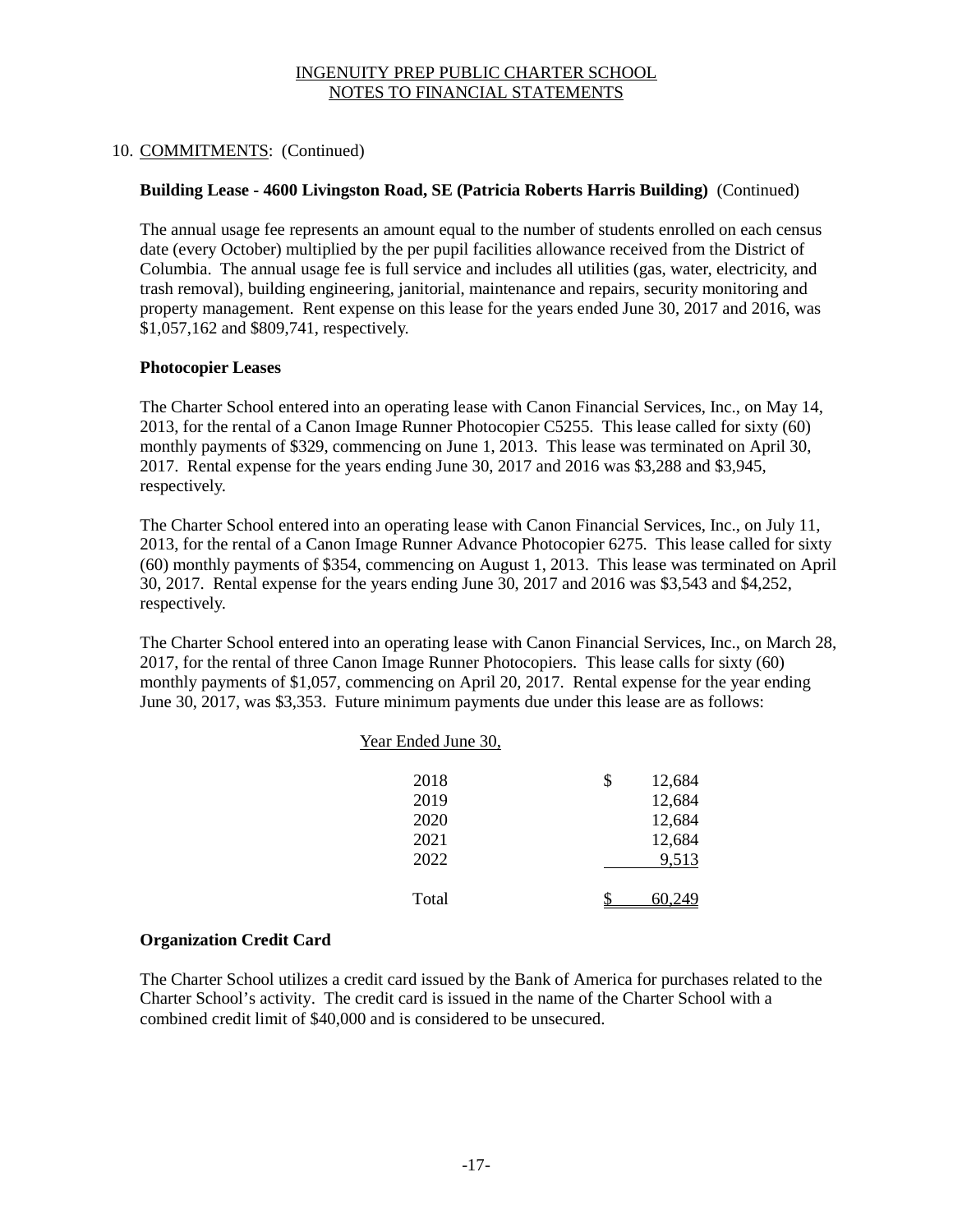#### 11. CONCENTRATIONS:

#### **Revenues**

The Charter School receives public funds from the District of Columbia based on the number of students they enroll according to the Uniform Per Student Funding Formula developed by the Mayor and City Council. This per pupil allocation is supplemented with extra funds for students with special needs. During the years ended June 30, 2017 and 2016, ninety percent (90%) and seventy-three percent (73%), respectively, of total support excluding donated services was received from the District of Columbia in the form of per pupil funding.

In addition to the revenue received through the Uniform Per Student Funding, the Charter School receives state and federal grants awarded under the auspices of the U.S. Department of Education (No Child Left Behind and special education) as well as the U.S. Department of Agriculture (Child Nutrition). The Charter School is entitled to receive these funds by virtue of its recognition as a Local Education Agency by the District of Columbia Public Charter School Board (DC PCSB).

The Charter School is limited to enrolling students that are residents of the District of Columbia. As a DC Public Charter School, the Charter School must compete for students against the DC Public School system as well as other DC Public Charter Schools.

#### 12. CONTINGENCIES:

The Charter School was granted its initial charter by the District of Columbia Public Charter School Board, authorized under the District of Columbia School Reform Act of 1995, Public Law 104-134, as amended. The Charter School has no reason to believe that this relationship will be discontinued in the foreseeable future. However, any interruption of this relationship (i.e., the failure to continue this charter authorization or withholding of funds) could adversely affect the Charter School's ability to finance ongoing operations.

The Charter School depends on per pupil allocations, grants, and contributions for a significant portion of its revenues. The ability of the sources of revenues to continue giving amounts comparable with prior years may be dependent upon future economic conditions and continued deductibility for income tax purposes of grants and contributions to the Charter School. While the Charter School's Board of Directors and management believes the Charter School has the resources to continue its programs, its ability to do so, and the extent to which it continues, may be dependent on the above factors.

Laws and regulations governing charter schools are complex and subject to interpretation. For instance, the Charter School receives funding from various federal and state grant reimbursement programs, which are governed by various rules and regulations of the respective grantor agencies. To the extent that the Charter School has not complied with the rules and regulations governing the grants, refunds of any money received may be required. The Charter School believes that it is in compliance with all applicable laws and regulations and is not aware of any pending or threatened investigations involving allegations of potential wrongdoing. Therefore, no provision has been recorded in the accompanying financial statements for such contingencies.

The viability of public charter schools and funding for these schools is dependent on the consensus of current and future administration of the District of Columbia. Any future change in dynamics could adversely affect the operations of public charter schools.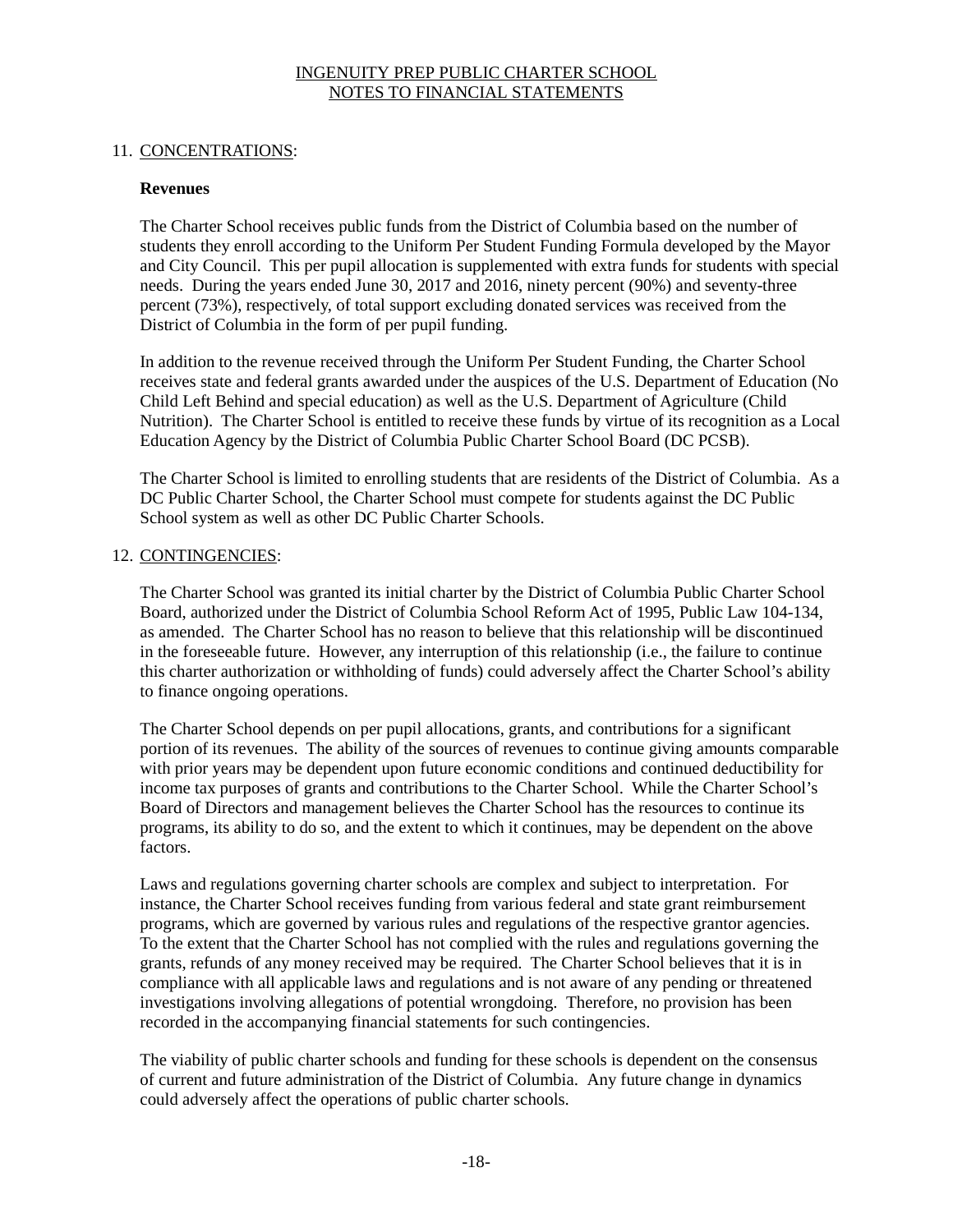#### 13. SUBSEQUENT EVENTS:

#### **Financial Statement Preparation**

In preparing these financial statements, management has evaluated events and transactions for potential recognition or disclosure through November 10, 2017, the date the financial statements were available to be issued, and has determined that no adjustments are necessary to the amounts reported in the accompanying financial statements.

#### **Enrollment**

Enrollment for the 2017/2018 school year is projected to be approximately four hundred ninety-six (496) students. These enrollment numbers are up from the current enrollment number of three hundred seventy-six (376) students during the 2016/2017 school year.

#### **Additional Funding - Washington Teacher's Union Contract**

On October 1, 2017, the City Council approved the Washington Teacher's Union Contract. This contract will result in additional funds to both DC Public Schools and DC Public Charter Schools through an increase in the Uniform per Student Funding Formula. These additional funds result in a 5.9% increase above the original per pupil funding amounts. The Charter School will receive an additional one-time payment during the year ended June 30, 2018 to reflect the increase to the 2017 fiscal year per pupil funding base rate. The amount paid to the Charter School will be calculated based on the final enrollment audit count, supplemental payments and extended school year funding for the year ended June 30, 2017. The 2017 fiscal year base rate will increase by an amount of \$203 over the original base rate of \$9,682 to a revised base rate of \$9,885.

#### 14. RELATED PARTY TRANSACTIONS:

#### **Education Forward DC (formerly New Schools Venture Fund)**

#### Conditional Promise

Education Forward DC (formerly the New Schools Venture Fund), for whom a School Board member is the managing director of the District of Columbia site as well as a principal, made a total conditional promise in the amount of \$750,000 for the purpose of the ensuring sustained school growth. As of June 30, 2017, payments totaling \$650,000 were made from Education Forward DC to the Charter School, of which \$650,000 has been recognized as revenue. The remaining balance of \$100,000 has not yet been paid by Education Forward DC. This conditional promise will not be recognized as an asset in the financial statements until such time the conditions upon which the grant was made are met.

#### **Contributions**

Various board members of the Charter School and organizations for which they are affiliated made contributions to the Charter School. Such contributions of \$113,375 and \$293,890 were made during the years ended June 30, 2017 and 2016, respectively.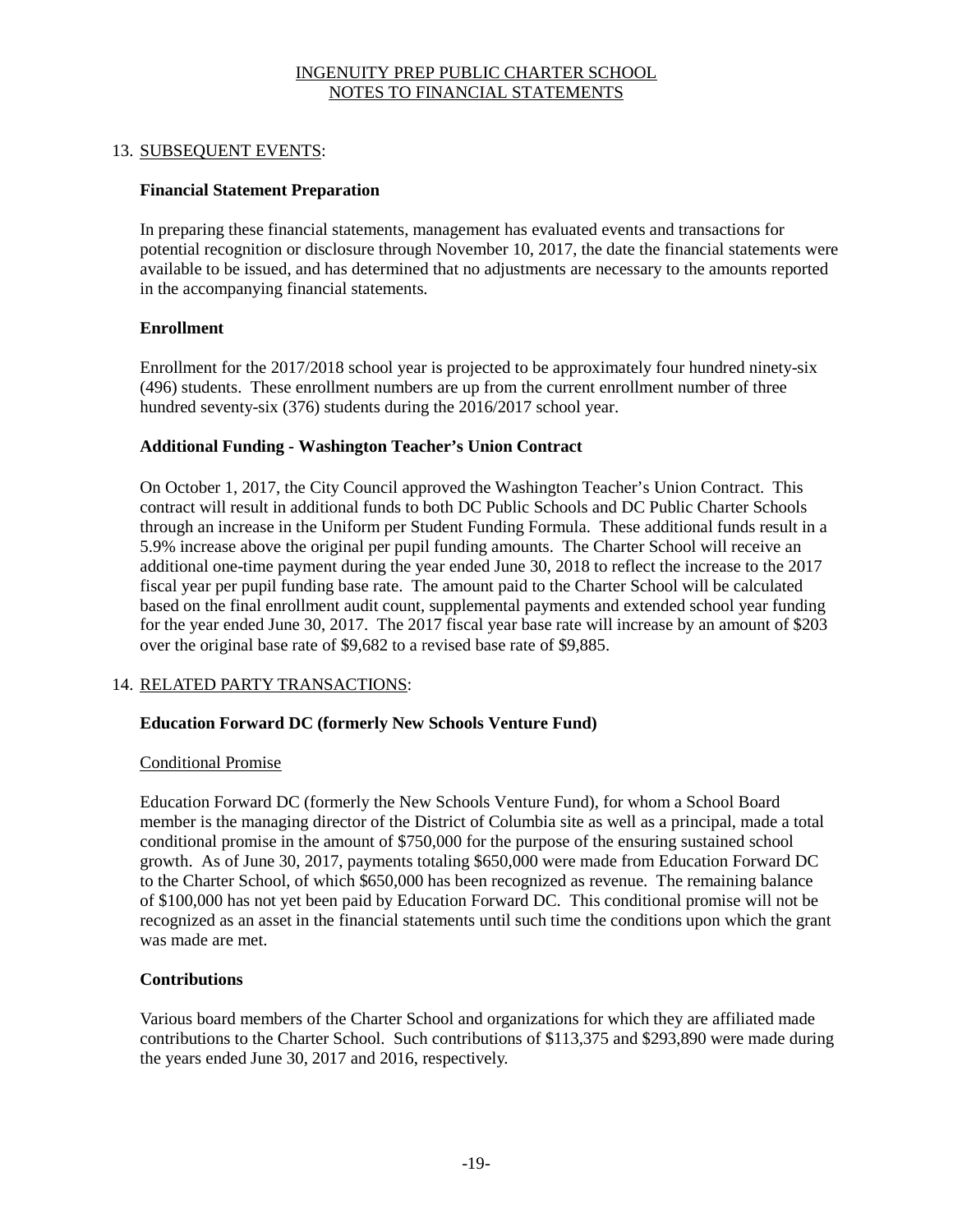# 14. RELATED PARTY TRANSACTIONS: (Continued)

#### **Contributed Services**

A member of the Board of Directors of Ingenuity Prep Public Charter School is a former partner at a law firm located in Washington, DC. During the years ended June 30, 2017 and 2016, employees of this law firm provided pro-bono legal services to the Charter School, exclusive of this board member, in the amount of \$129,962 and \$39,949, respectively.

#### **Business Contract**

The Charter School entered into a contract on April 5, 2017, with a company whose Chief Executive Officer was a board member of Ingenuity Prep Public Charter School. The total contract was for an amount of \$84,000 for the purpose of providing training, coaching and support of school leaders in the EdFuel School Leader Lab. This Leader Lab includes participation in the National Principals and Supervisors Academy Fellowship and the Instructional Leadership Professional Development, a national instructional school leadership program for current principals, principal supervisors and instructional leaders. The total expense incurred as of June 30, 2017, was \$42,000.

#### **Board of Directors**

Two of the board members appointed to serve on the Board of Directors are parents of students attending the Charter School. Parent trustees are elected by a majority vote of the board members from a list of qualified individuals submitted to the board.

#### 15. FUNDRAISING:

During the years ended June 30, 2017 and 2016, expenses incurred for the purpose of fundraising were \$109,708 and \$87,848, respectively.

#### 16. ADVERTISING COSTS:

Advertising and marketing costs are expensed when incurred. Advertising expenses were incurred for the purpose of promoting student enrollment and recruiting to the Charter School and to provide outreach to the community. Marketing expenses in the amount of \$38,845 and \$18,077 were incurred during the years ended June 30, 2017 and 2016, respectively.

#### 17. RETIREMENT PLAN:

#### **401(k) Profit Sharing Plan**

The Charter School provides pension benefits for its employees through a defined contribution 401(k) retirement plan which is currently administered by Automatic Data Processing (ADP). In a defined contribution plan, benefits depend solely on amounts contributed to the plan plus investment earnings. Provisions of the plan allow for employees to contribute up to the statutory limits set by the Internal Revenue Code. All employees are eligible to participate upon hiring. Plan provisions call for a dollar for dollar match up to three percent (3%) of eligible wages.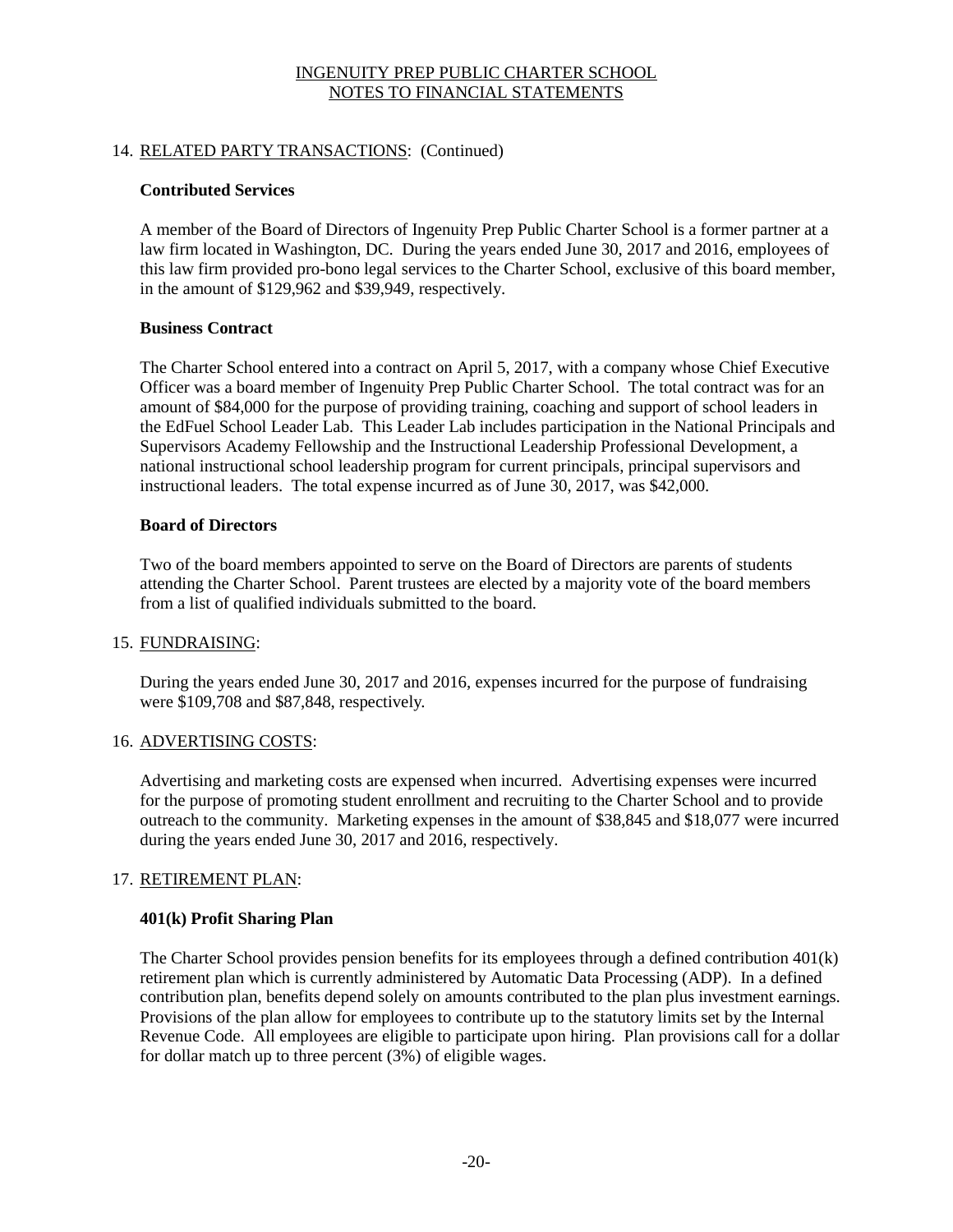## 17. RETIREMENT PLAN: (Continued)

#### **401(k) Profit Sharing Plan** (Continued)

Plan provisions and contribution requirements are established and may be amended by the board members of the Charter School. Employees are fully vested after five full years of service. There is no unfunded past service liability. The amount of employer contributions for the years ended June 30, 2017 and 2016 was \$ 49,711 and \$31,907, respectively.

#### **Teacher Retirement Plan**

As authorized by the Title 38 of the Code of the District of Columbia, teachers of the DC Public School System may participate in a defined benefit plan named the "Teacher's Retirement Plan." The District of Columbia Retirement Board (DCRB) is responsible for paying benefits attributable to teacher service.

An employee may elect to remain in the Teacher's Retirement Plan if that individual leaves employment with the District of Columbia Public School system and becomes an employee of a DC Public Charter School provided the election is made within 60 days of departure. To remain in the plan, the teacher must make the required employee retirement contributions and the Charter School must make the match contributions that the District of Columbia Public School system would have made to the plan. Employee contributions of 7% of annual salary are required to be made on a pretax basis to the plan. The amount of employer contributions for the year ended June 30, 2017, was \$6,077.

#### 18. EMPLOYEE BENEFITS:

The cost of fringe benefits incurred for the years ended June 30, 2017 and 2016 consisted of the following:

|                                    | June 30, 2017 |   | June 30, 2016 |
|------------------------------------|---------------|---|---------------|
| Social Security/Medicare           | \$<br>305,886 | S | 222,203       |
| <b>Health and Dental Insurance</b> | 306,757       |   | 184,445       |
| Life and Disability Insurance      | 23,648        |   | 14,870        |
| Retirement                         | 55,788        |   | 31,907        |
| Unemployment                       | 20,631        |   | 21,189        |
| <b>Workers Compensation</b>        | 29,441        |   | 12,562        |
| Total                              | 742,151       |   | 487,176       |

#### **Flexible Benefits Plan**

The Charter School adopted a Section 125 Flexible Benefits Plan (Cafeteria Plan). Under this plan, employees are permitted to use pre-tax benefit dollars through payroll deduction to pay for medical premiums and dependent care expenses.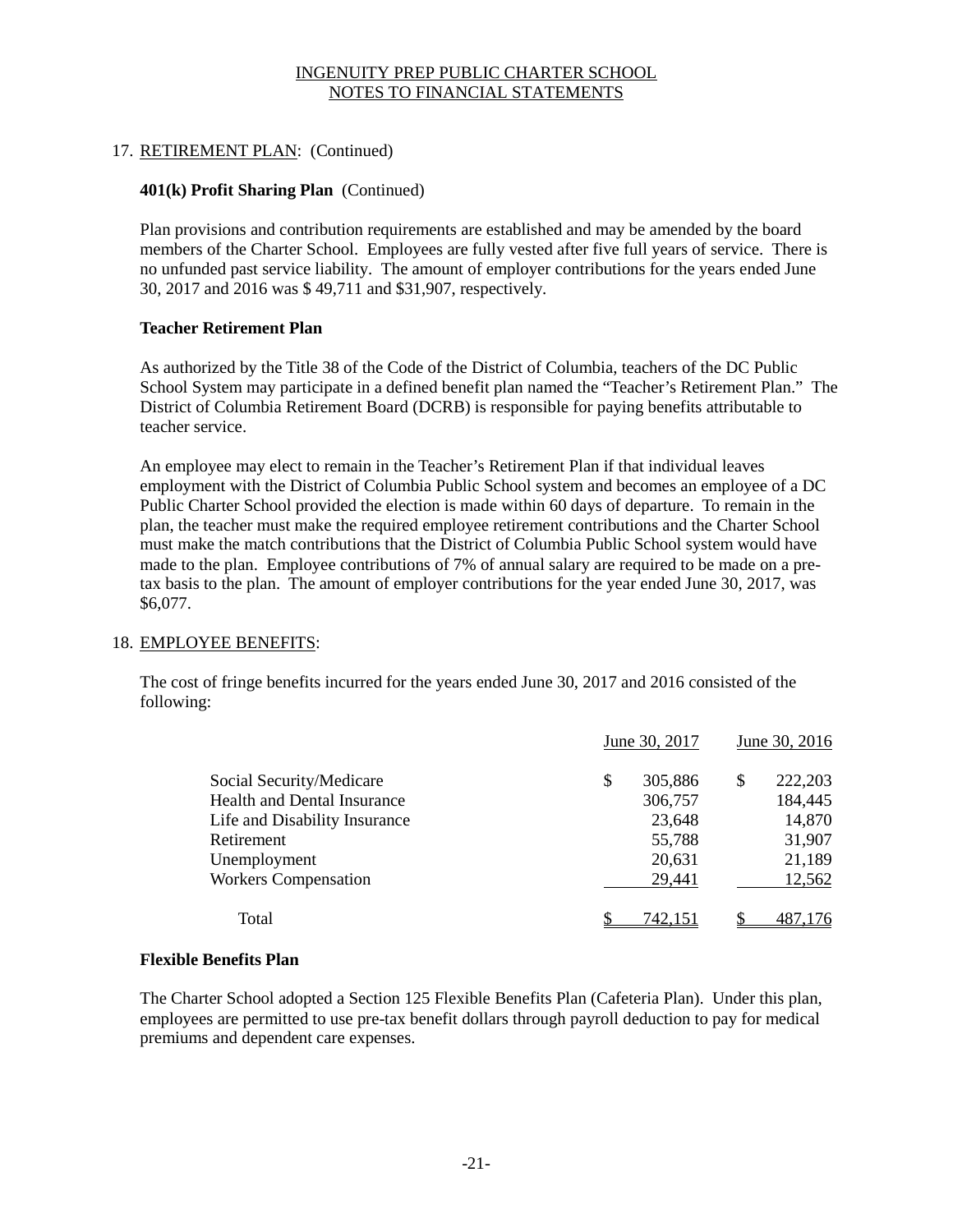# 19. OCCUPANCY COST:

The cost of occupancy for the years ended June 30, 2017 and 2016 consisted of the following:

|                            | June 30, 2017 | June 30, 2016 |
|----------------------------|---------------|---------------|
| Rent                       | 1,057,162     | 809,741       |
| <b>Facility Consulting</b> | 92,500        |               |
| Amortization               | 37,822        | 28,367        |
| Total                      | 1,187,484     | 838,108       |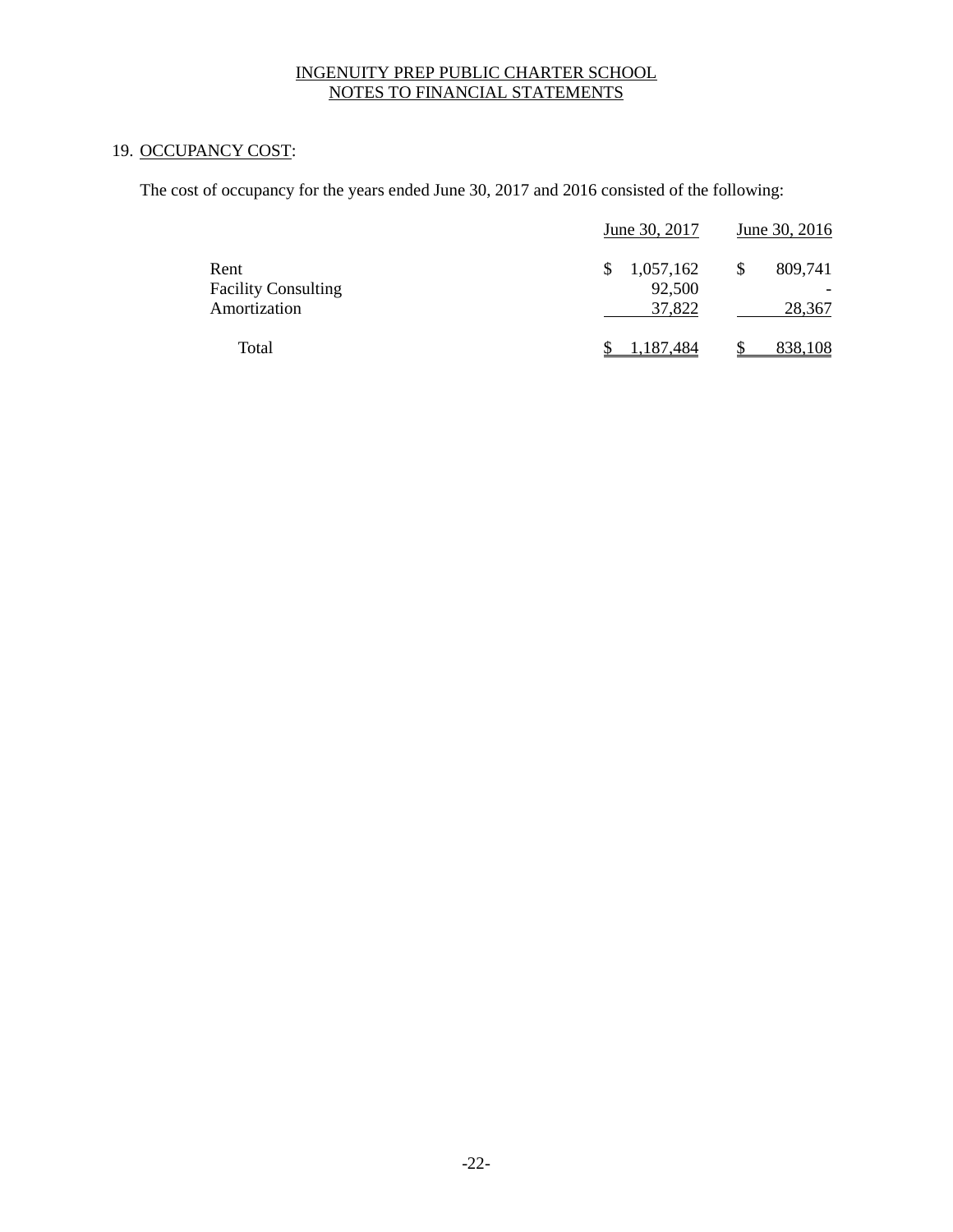#### INGENUITY PREP PUBLIC CHARTER SCHOOL COMPARATIVE STATEMENTS OF FUNCTIONAL EXPENSES FOR THE YEARS ENDED JUNE 30, 2017 AND 2016

|                                            |               |             |              | June 30, 2017 |              |                |    |                |    | June 30, 2016 |             |             |                               |                |             |                          |
|--------------------------------------------|---------------|-------------|--------------|---------------|--------------|----------------|----|----------------|----|---------------|-------------|-------------|-------------------------------|----------------|-------------|--------------------------|
|                                            | Total         |             |              | Educational   |              | General and    |    |                |    |               | Educational |             | General and<br>Administrative |                | Fundraising |                          |
|                                            |               |             |              | Services      |              | Administrative |    | Fundraising    |    | Total         |             | Services    |                               |                |             |                          |
| Personnel, Salaries and Benefits:          |               |             |              |               |              |                |    |                |    |               |             |             |                               |                |             |                          |
| <b>Executive Leadership Salaries</b>       | \$            | 260,100     | - \$         | 202,005       | $\mathbf{s}$ | 45,090         | \$ | 13,005         | \$ | 237,200       | - \$        | 184,410 \$  |                               | 40,930 \$      |             | 11,860                   |
| <b>Teaching Staff Salaries</b>             |               | 2,775,483   |              | 2,775,483     |              |                |    |                |    | 1,590,122     |             | 1,590,122   |                               |                |             |                          |
| <b>Student and Family Support Salaries</b> |               | 472,784     |              | 472,784       |              |                |    |                |    | 802,552       |             | 775,962     |                               | 26,590         |             |                          |
| <b>Business and Operations Salaries</b>    |               | 550,438     |              | 378,804       |              | 120,849        |    | 50,785         |    | 324,447       |             | 218,201     |                               | 66,305         |             | 39,941                   |
| <b>Employee Benefits</b>                   |               | 415,634     |              | 392,109       |              | 16,993         |    | 6,532          |    | 243,784       |             | 228,467     |                               | 11,043         |             | 4,274                    |
| <b>Payroll Taxes</b>                       |               | 326,517     |              | 308,036       |              | 13,349         |    | 5,132          |    | 243,392       |             | 228,099     |                               | 11,025         |             | 4,268                    |
| Travel and Meetings                        |               | 37,397      |              | 35,280        |              | 1,529          |    | 588            |    | 37,530        |             | 35,172      |                               | 1,700          |             | 658                      |
| <b>Staff Development Expense</b>           |               | 228,428     |              | 215,499       |              | 9,339          |    | 3,590          |    | 113,951       |             | 106,791     |                               | 5,162          |             | 1,998                    |
| Other Staff Related Expenses               |               | 124,982     |              | 117,908       |              | 5,110          |    | 1,964          |    | 122,801       |             | 115,085     |                               | 5,563          |             | 2,153                    |
| Total Personnel, Salaries and Benefits     |               | 5,191,763   |              | 4,897,908     |              | 212,259        |    | 81,596         |    | 3,715,779     |             | 3,482,309   |                               | 168,318        |             | 65,152                   |
| Direct Student Costs:                      |               |             |              |               |              |                |    |                |    |               |             |             |                               |                |             |                          |
| Textbooks                                  | \$            | 47,998      | $\mathbf{s}$ | 47,998 \$     |              |                | -S |                | \$ | 49,872 \$     |             | 49,872      | -\$                           |                | $-$ \$      |                          |
| Food Service                               |               | 307,767     |              | 307,767       |              |                |    |                |    | 240,545       |             | 240,545     |                               |                |             |                          |
| <b>Student Supplies and Materials</b>      |               | 81,604      |              | 81,604        |              |                |    |                |    | 90,105        |             | 90,105      |                               |                |             |                          |
| <b>Student Assessment Materials</b>        |               | 13,687      |              | 13,687        |              |                |    |                |    | 14,130        |             | 14,130      |                               |                |             |                          |
| Contracted Instruction                     |               | 166,023     |              | 166,023       |              |                |    |                |    | 72,677        |             | 72,677      |                               |                |             |                          |
| <b>Transportation Fees</b>                 |               | 5,747       |              | 5,747         |              |                |    |                |    | 2,642         |             | 2,642       |                               |                |             |                          |
| Other Student Costs                        |               | 102,783     |              | 102,783       |              |                |    |                |    | 79,165        |             | 79,165      |                               |                |             |                          |
| <b>Total Direct Student Costs</b>          |               | 725,609     |              | 725,609       |              |                |    |                |    | 549,136       |             | 549,136     |                               |                |             |                          |
| Occupancy Costs:                           |               |             |              |               |              |                |    |                |    |               |             |             |                               |                |             |                          |
| Rent                                       | <sup>\$</sup> | 1,057,162   | - \$         | 997,326 \$    |              | 43,221         | \$ | 16,615         | \$ | 809,741       | - \$        | 758,863 \$  |                               | 36,680 \$      |             | 14,198                   |
| <b>Facility Consulting</b>                 |               | 92,500      |              | 46,250        |              | 46,250         |    |                |    |               |             |             |                               |                |             |                          |
| Amortization - Building Improvements       |               | 37,822      |              | 35,682        |              | 1,546          |    | 594            |    | 28,367        |             | 26,584      |                               | 1,286          |             | 497                      |
| <b>Total Occupancy Costs</b>               |               | 1,187,484   | \$           | 1,079,258     | £.           | 91,017         | S. | 17,209         |    | 838,108       |             | 785,447     | -S                            | 37,966         |             | 14,695                   |
| Office Expenses:                           |               |             |              |               |              |                |    |                |    |               |             |             |                               |                |             |                          |
| Office Supplies and Materials              | \$            | 58,397      | $\mathbb{S}$ | 55,092 \$     |              | 2,387          | \$ | 918            | \$ | 60,217        | -\$         | 56,433 \$   |                               | $2,728$ \$     |             | 1,056                    |
| Office Equipment Rental and Maintenance    |               | 90,027      |              | 84,931        |              | 3,681          |    | 1,415          |    | 54,148        |             | 50,746      |                               | 2,453          |             | 949                      |
| Telephone/Telecommunications               |               | 71,366      |              | 67,326        |              | 2,918          |    | 1,122          |    | 52,884        |             | 49,561      |                               | 2,396          |             | 927                      |
| Professional Fees                          |               | 349,377     |              | 322,988       |              | 24,063         |    | 2,326          |    | 416,308       |             | 374,530     |                               | 39,305         |             | 2,473                    |
| <b>Donated Professional Services</b>       |               | 129,962     |              | 122,606       |              | 5,313          |    | 2,043          |    |               |             |             |                               |                |             |                          |
| Printing and Publications                  |               | 146         |              | 138           |              | 6              |    | $\mathcal{D}$  |    |               |             |             |                               |                |             |                          |
| Postage and Shipping                       |               | 438         |              | 413           |              | $18\,$         |    | $\overline{7}$ |    | 49            |             | 46          |                               | $\overline{2}$ |             | -1                       |
| <b>Computer and Related</b>                |               | 45,386      |              | 42,817        |              | 1,856          |    | 713            |    | 35,572        |             | 33,337      |                               | 1,611          |             | 624                      |
| Other Office Expense                       |               | 11,561      |              | 10,906        |              | 473            |    | 182            |    | 4,205         |             | 3,941       |                               | 190            |             | 74                       |
| <b>Total Office Expenses</b>               |               | 756,660     |              | 707,217       |              | 40,715         |    | 8,728          |    | 623,383       |             | 568,594     |                               | 48,685         |             | 6,104                    |
| General Expenses:                          |               |             |              |               |              |                |    |                |    |               |             |             |                               |                |             |                          |
| Insurance                                  | \$            | $16,617$ \$ |              | 15,677 \$     |              | 679            | \$ | 261            | \$ | 18,941 \$     |             | $15,153$ \$ |                               | 3,788 $$$      |             | $\overline{\phantom{a}}$ |
| Authorizer Fee                             |               | 77,482      |              | 61,986        |              | 15,496         |    |                |    | 67,997        |             | 54,398      |                               | 13,599         |             |                          |
| Depreciation Expense                       |               | 117,835     |              | 111,166       |              | 4,817          |    | 1,852          |    | 99,587        |             | 93,330      |                               | 4,511          |             | 1,746                    |
| Other General Expenses                     |               | 3,919       |              | 3,697         |              | 160            |    | 62             |    | 8,601         |             | 8,060       |                               | 390            |             | 151                      |
| <b>Total General Expenses</b>              |               | 215,853     |              | 192,526       |              | 21,152         |    | 2,175          |    | 195,126       |             | 170,941     |                               | 22,288         |             | 1,897                    |
| <b>Total Functional Expenses</b>           |               | 8,077,369   |              | 7,602,518     |              | 365,143        | -S | 109,708        |    | \$5,921,532   |             | 5,556,427   |                               | 277,257        |             | 87,848                   |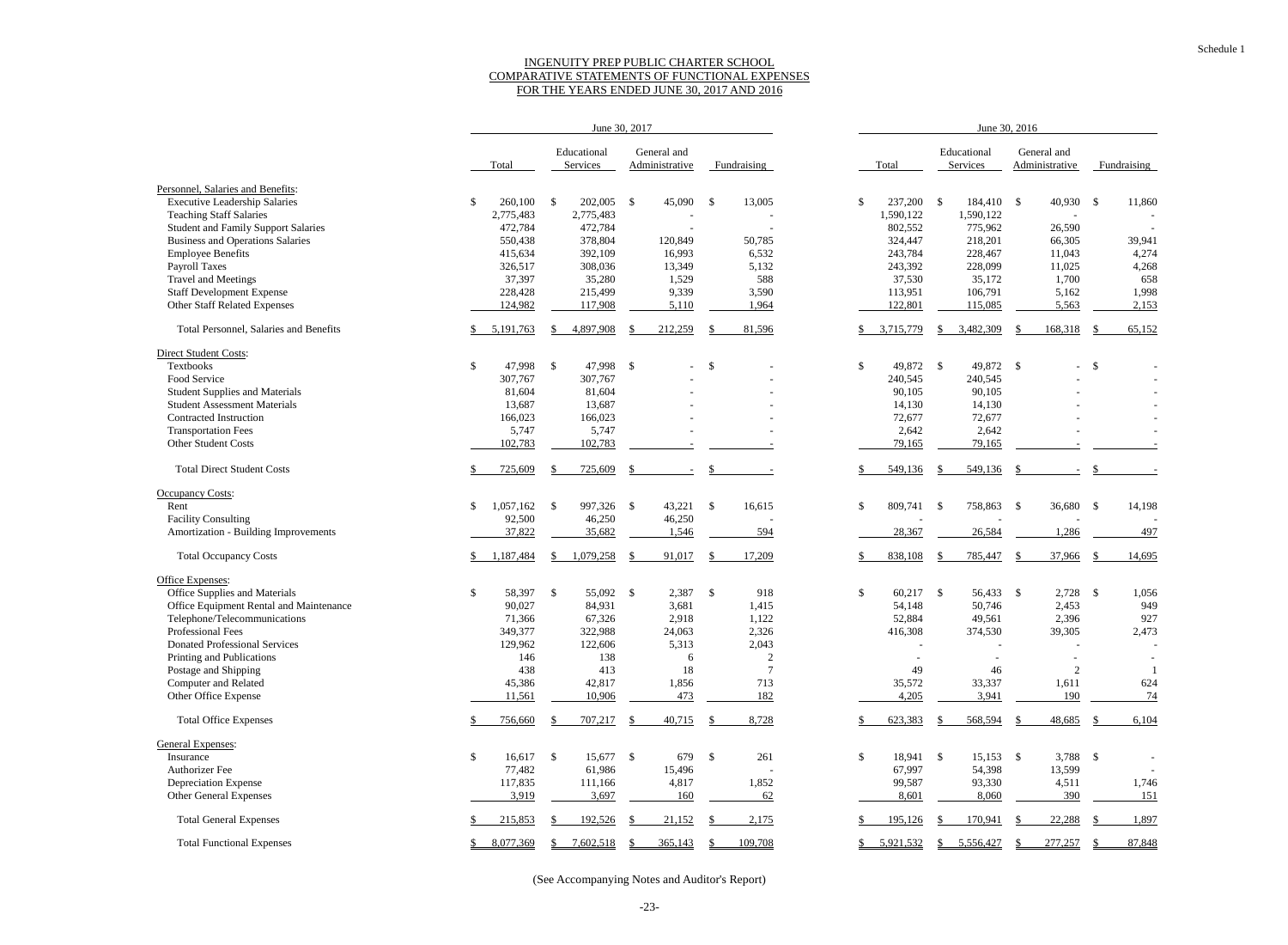## INGENUITY PREP PUBLIC CHARTER SCHOOL COMPARATIVE SCHEDULES OF AVERAGE COST PER STUDENT FOR THE YEARS ENDED JUNE 30, 2017 AND 2016

#### June 30, 2017

|                               |       | <b>Total Cost</b> |   | <b>Average Cost</b><br>Per Student |
|-------------------------------|-------|-------------------|---|------------------------------------|
| Instructional                 |       | 6,523,260         | S | 17,349.10                          |
| <b>Occupancy Cost</b>         |       | 1,187,484         |   | 3,158.20                           |
| <b>Management and General</b> |       | 274,126           |   | 729.06                             |
| Fundraising                   |       | 92,499            |   | 246.00                             |
|                               | Total | 8.077.369         |   | 21,482.36                          |

The above is the average per student cost for the year ended June 30, 2017, and is based on a full time equivalent (FTE) enrollment of 376 students.

#### June 30, 2016

|                               |       | <b>Total Cost</b> |   | <b>Average Cost</b><br>Per Student |
|-------------------------------|-------|-------------------|---|------------------------------------|
| Instructional                 |       | 4,770,980         | S | 16,565.91                          |
| <b>Occupancy Cost</b>         |       | 838,108           |   | 2,910.10                           |
| <b>Management and General</b> |       | 239,291           |   | 830.87                             |
| Fundraising                   |       | 73,153            |   | 254.00                             |
|                               | Total | 5,921,532         |   | 20,560.88                          |

The above is the average per student cost for the year ended June 30, 2016, and is based on a full time equivalent (FTE) enrollment of 288 students.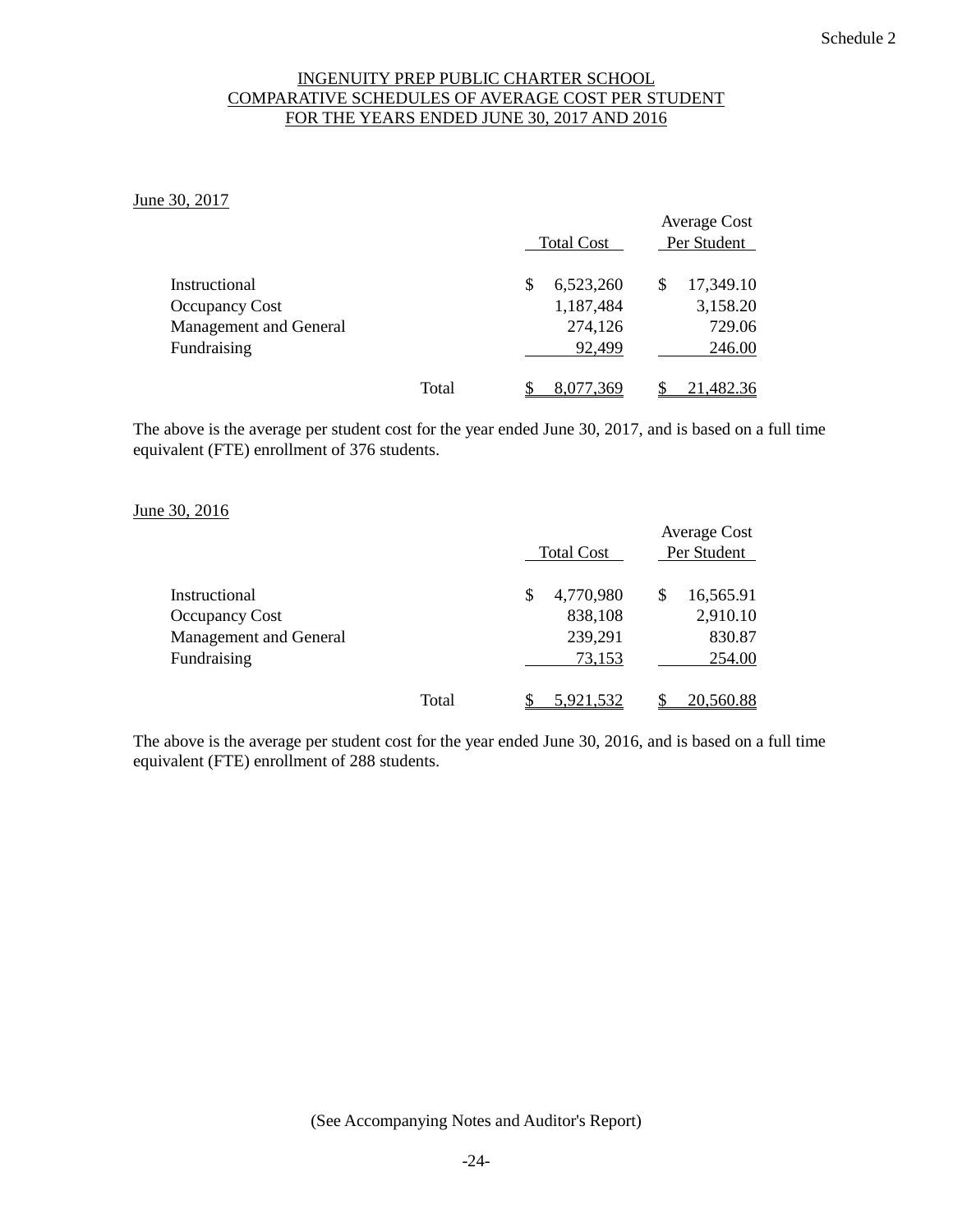# Kendall, Prebola and Jones, LLC

Certified Public Accountants

Board of Directors Ingenuity Prep Public Charter School 4600 Livingston Road, SE Washington, DC 20032

#### INDEPENDENT AUDITOR'S REPORT ON INTERNAL CONTROL OVER FINANCIAL REPORTING AND ON COMPLIANCE AND OTHER MATTERS BASED ON AN AUDIT OF FINANCIAL STATEMENTS PERFORMED IN ACCORDANCE WITH *GOVERNMENT AUDITING STANDARDS*

We have audited in accordance with auditing standards generally accepted in the United States of America and the standards applicable to financial audits contained in *Government Auditing Standards*, issued by the Comptroller General of the United States, the financial statements of the Ingenuity Prep Public Charter School, (a nonprofit organization), which comprise the statement of financial position as of June 30, 2017, and the related statements of activities and cash flows for the year then ended, and the related notes to the financial statements, and have issued our report thereon dated November 10, 2017.

#### *Internal Control Over Financial Reporting*

In planning and performing our audit of the financial statements, we considered the Ingenuity Prep Public Charter School's internal control over financial reporting (internal control) to determine the audit procedures that are appropriate in the circumstances for the purpose of expressing our opinion on the financial statements, but not for the purpose of expressing an opinion on the effectiveness of the Ingenuity Prep Public Charter School's internal control. Accordingly, we do not express an opinion on the effectiveness of the Ingenuity Prep Public Charter School's internal control.

A *deficiency in internal control* exists when the design or operation of a control does not allow management or employees, in the normal course of performing their assigned functions, to prevent, or detect and correct, misstatements on a timely basis. A *material weakness* is a deficiency, or a combination of deficiencies, in internal control, such that there is a reasonable possibility that a material misstatement of the entity's financial statements will not be prevented, or detected and corrected on a timely basis. A *significant deficiency* is a deficiency, or a combination of deficiencies, in internal control that is less severe than a material weakness, yet important enough to merit attention by those charged with governance.

Our consideration of internal control was for the limited purpose described in the first paragraph of this section and was not designed to identify all deficiencies in internal control that might be material weaknesses or significant deficiencies. Given these limitations, during our audit we did not identify any deficiencies in internal control that we consider to be material weaknesses. However, material weaknesses may exist that have not been identified.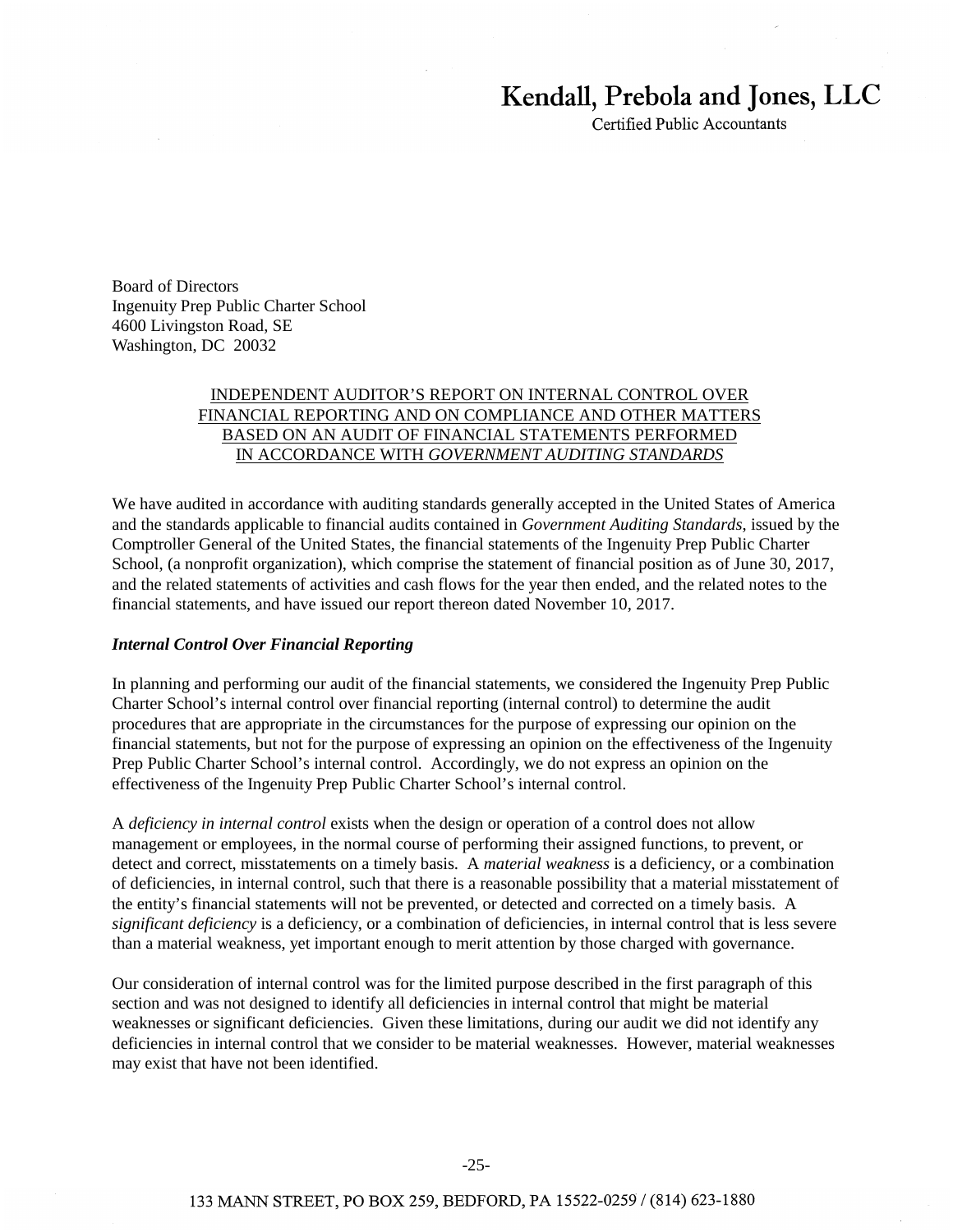# *Compliance and Other Matters* **including and reconciling such information directly to the unit of underlying and other Matters**

As part of obtaining reasonable assurance about whether the Ingenuity Prep Public Charter School's financial statements are free from material misstatement, we performed tests of its compliance with certain provisions of laws, regulations, contracts and grant agreements, non-compliance with which could have a direct and material effect on the determination of financial statement amounts. However, providing an opinion on compliance with those provisions was not an objective of our audit and accordingly, we do not express such an opinion. The results of our tests disclosed no instances of noncompliance or other matters that are required to be reported under *Government Auditing Standards*. As part of obtaining reasonable assurance about whether the Ingenuity Prep Public Charter School's

# *Purpose of this Report*  $\blacksquare$

The purpose of this report is solely to describe the scope of our testing of internal control and compliance and the results of that testing, and not to provide an opinion on the effectiveness of the organization's internal control or on compliance. This report is an integral part of an audit performed in accordance with Government Auditing Standards in considering the organization's internal control and compliance. Accordingly, this communication is not suitable for any other purpose.

Kendall, Prebila and Jones

Kendall, Prebola and Jones Kendall, Prebola and Jones Certified Public Accountants Certified Public Accountants

Bedford, Pennsylvania Bedford, Pennsylvania November 10, 2017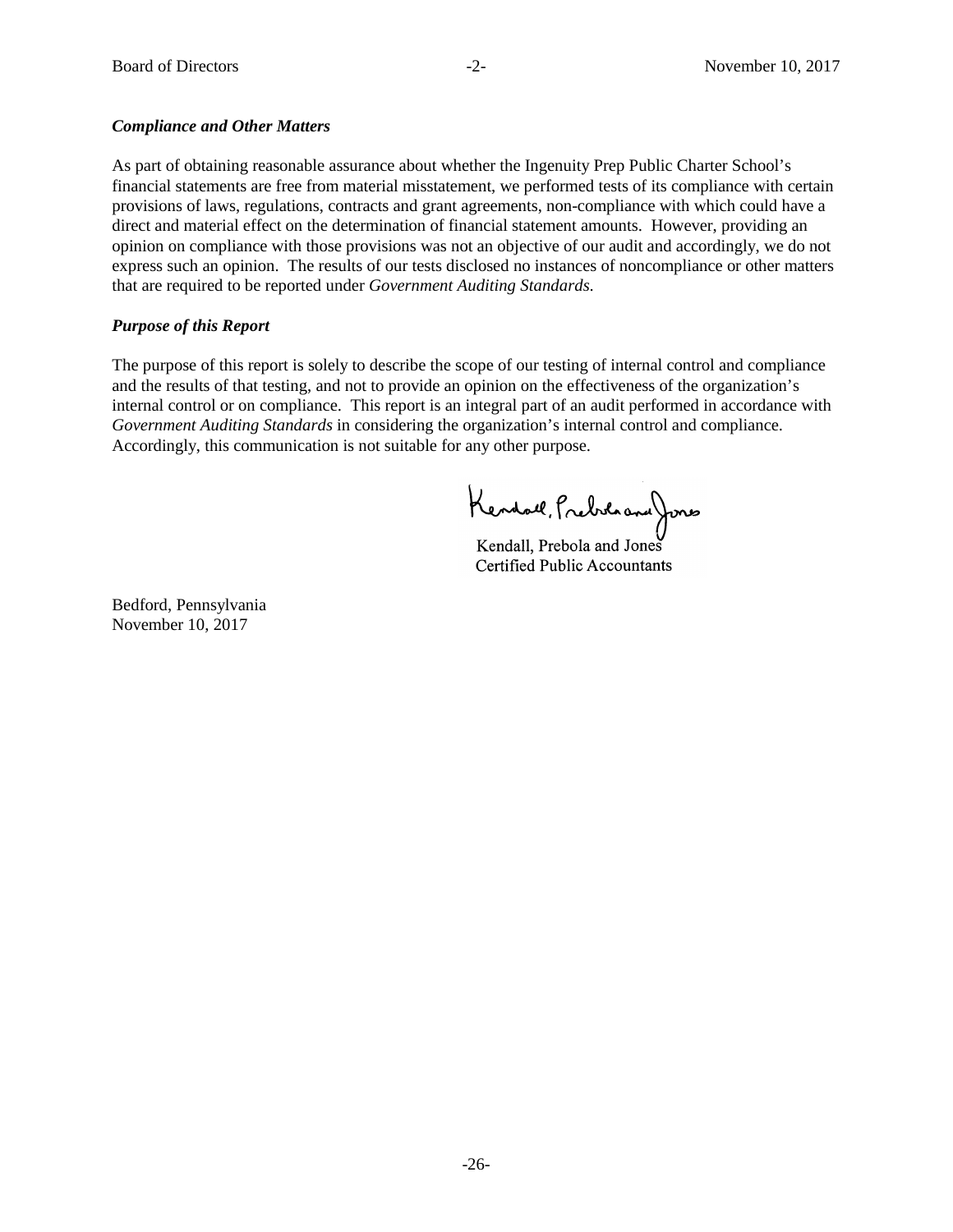# INGENUITY PREP PUBLIC CHARTER SCHOOL SUMMARY SCHEDULE OF PRIOR AUDIT FINDINGS FOR THE YEAR ENDED JUNE 30, 2017

There were no audit findings in the prior year.